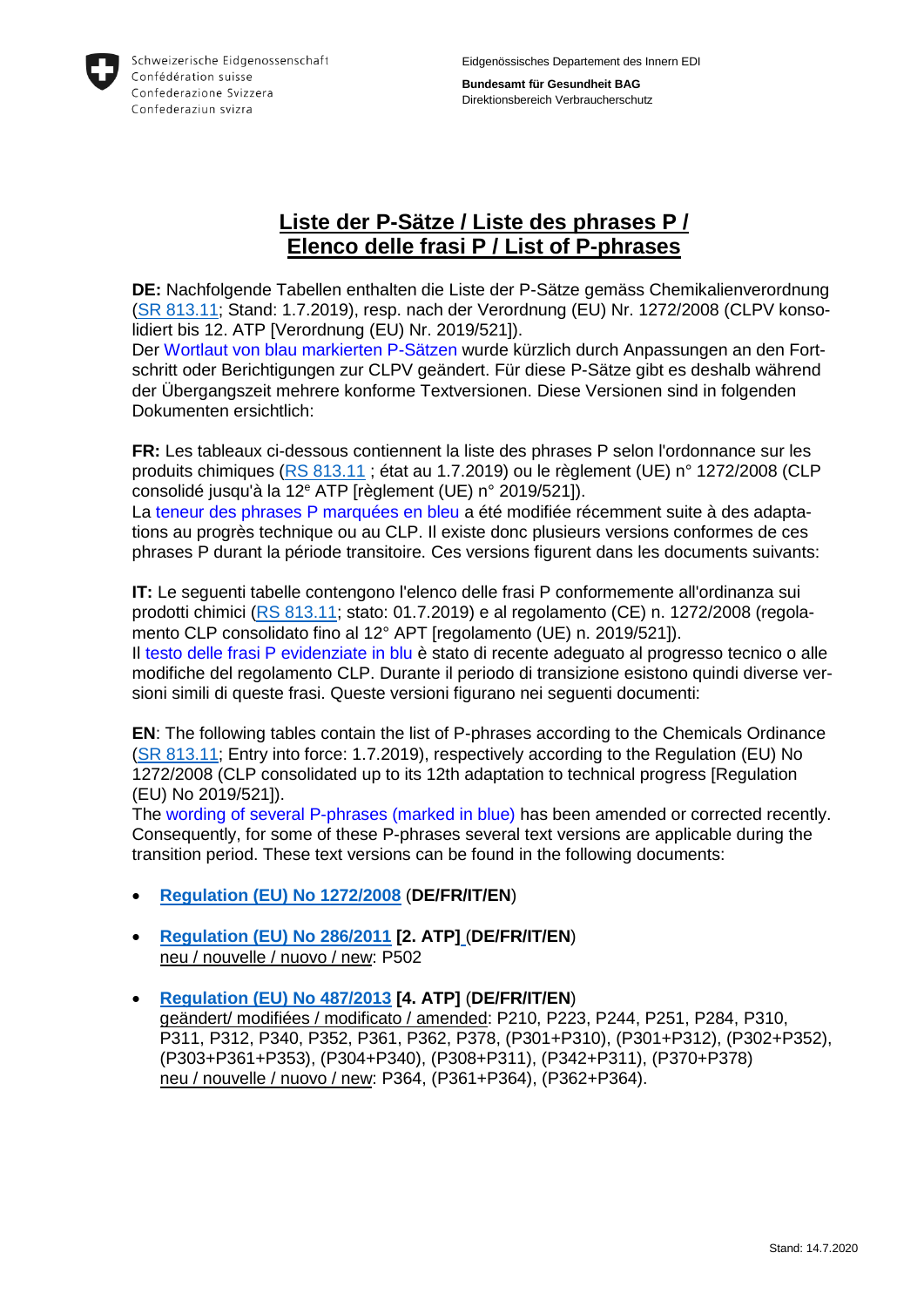gestrichen / biffées / eliminato / deleted: P281; P285, P307, P309, P322, P341, P350, (P302+P350), (P304+P341), (P309+P311).

- **[Berichtigung der deutschen Version \(10.4.2015\)](http://eur-lex.europa.eu/legal-content/FR/TXT/?uri=uriserv%3AOJ.L_.2015.094.01.0009.01.DEU)** (**DE**) geändert / modifiées / modificato / amended : P222, P241, P243, P306, P302+P334, P305+P351+P338, P406, P411, P412, P413, P402+P404, P403+P233, P403+P235, P410+P403, P410+P412,P411+P235
- **[Regulation \(EU\) No 2016/918](http://eur-lex.europa.eu/legal-content/DE/TXT/?qid=1490878535747&uri=CELEX:32016R0918) [8. ATP]** (**DE/FR/IT/EN**) geändert/ modifiées / modificato / amended: P220, P231, P234, P240, P241, P242, P243, P250, P263, P282, P283, P231+P232, P312, P334, P353, P372, P381, P301+P312, P302+P334, P401, P406, P407, P420, P502. neu / nouvelle / nuovo / new: P336+P315, P302+P335+P334, P370+P372+P380+P373, PP370+P380+P375+[P378]. gestrichen / biffées / eliminato / deleted: P221, P235+P410, P374, P335+P334, P370+P380, P422, P411+P235.
- **[Berichtigung vom 21.12.2016](http://eur-lex.europa.eu/legal-content/DE/TXT/?uri=uriserv:OJ.L_.2016.349.01.0001.01.DEU&toc=OJ:L:2016:349:TOC) (FR**) geändert / modifiées / modificato / amended: P201
- **[Regulation \(EU\) No 2019/521](https://eur-lex.europa.eu/legal-content/DE/TXT/?qid=1575639776987&uri=CELEX:32019R0521) [12. ATP]** (**DE/FR/IT/EN**) geändert/ modifiées / modificato / amended: P103, P280. neu / nouvelle / nuovo / new: P212, P503

## **12. ATP: Anmerkungen, Commentaires, Commenti, Comments**

1) **DE:** Die blau markierten Wortlaute der geänderten Sicherheitshinweise P103 und P280 sowie des neuen P503 entsprechen den Einträgen in Anhang IV Teil 1 der CLP-Verordnung. Diese Einträge weichen derzeit von den Einträgen in Anhang IV Teil 2 der CLP-Verordnung ab, welche durch die 12 ATP leider noch nicht an die aktuellen Wortlaute des UN GHS angepasst wurden. **Empfehlung für die praktische Umsetzung**: Für P103, P280 und P503 empfehlen wir bereits jetzt den Wortlaut in Anhang IV Teil 1 zu verwenden bei der Ausgestaltung neuer Etiketten.

**FR:** La formulation marquée en bleu des conseils de prudence modifiées P103 et P280 et de la nouvelle P503 correspond aux entrées de l'annexe IV, partie 1, du règlement CLP. Ces entrées diffèrent actuellement des entrées de l'annexe IV, partie 2, du règlement CLP, qui n'ont malheureusement pas encore été adaptées à la formulation actuelle du SGH de l'ONU par la 12ème ATP. **Recommandation pour la mise en œuvre pratique**: pour les phrases P103, P280 et P503, nous recommandons de déjà utiliser la teneur de l'annexe IV, partie 1, lors de la conception de nouvelles étiquettes.

**IT**: Il testo contrassegnato in blu dei consigli di prudenza modificati P103 e P280 e il nuovo P503 corrispondono alle voci dell'allegato IV, parte 1 del regolamento CLP. Queste voci sono diverse attualmente dalle voci dell'allegato IV, parte 2 del regolamento CLP, che purtroppo non sono ancora state adattate all'attuale testo del GHS dell'ONU dal 12 ATP.

**Raccomandazione per l'implementazione pratica**: per P103, P280 e P503 si raccomanda di utilizzare la versione dell'allegato IV parte 1 nella progettazione di nuove etichette.

**EN**: The blue marked wording of the amended precautionary statements P103 and P280 and the new P503 correspond to the entries in Annex IV Part 1 of the CLP Regulation. These entries currently differ from the entries in Annex IV Part 2 of the CLP Regulation, which have unfortunately not yet been adapted to the current wording of the UN GHS by the 12 ATP. **Recommendation for practical implementation**: For P103, P280 and P503 we recommend to already use the wording in Annex IV Part 1 when preparing new labels.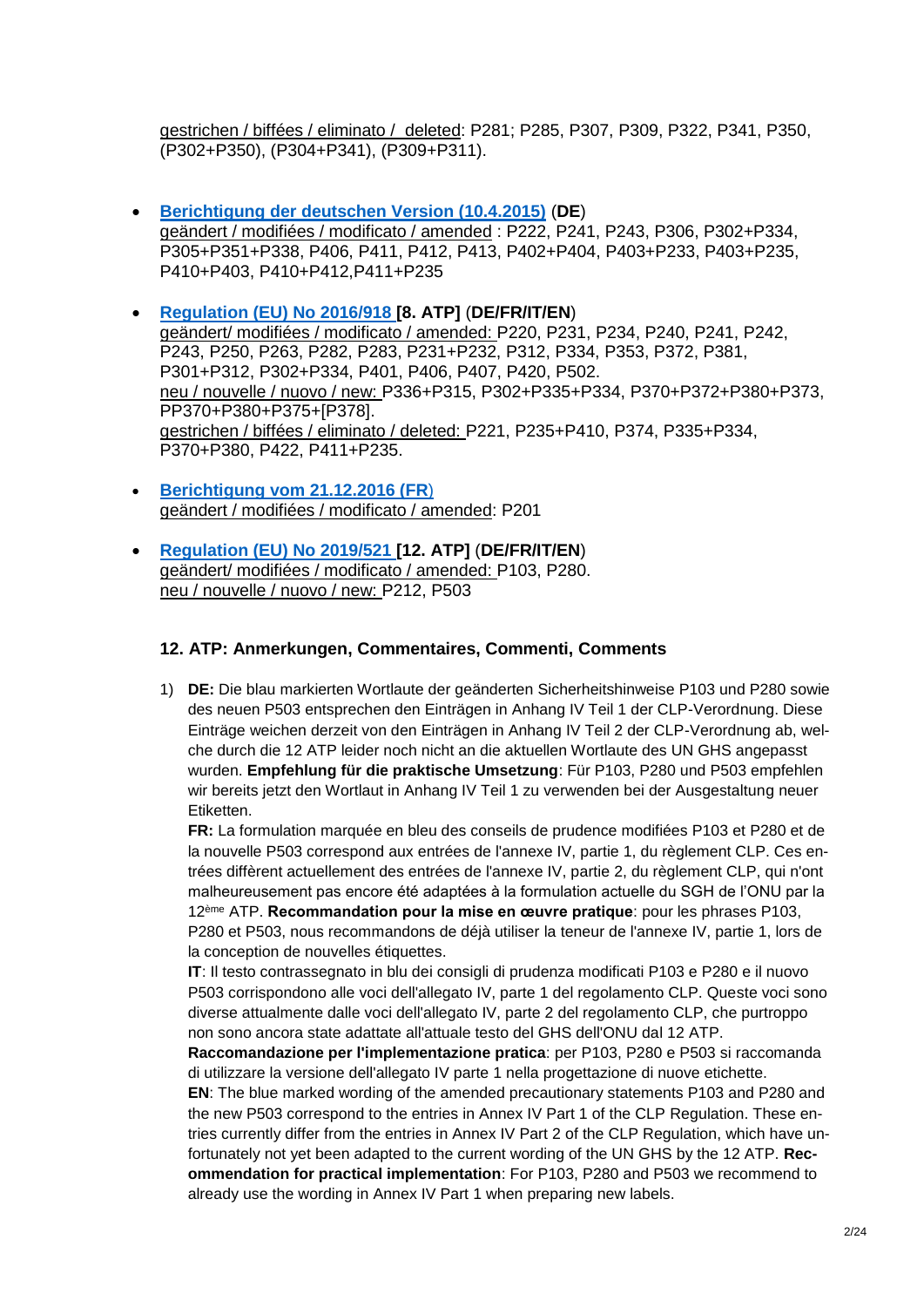2) **DE:** Der Wortlaut einiger bestehender P-Sätze wurde in einigen Sprachversionen in Anhang IV Teil 1 angepasst. Dies betrifft P201 (FR/IT); P210 (DE/IT); P230 (FR) und P233 (FR). Dadurch entstehen Abweichungen zu Anhang IV Teil 2, die nicht auf Änderungen im UN GHS zurückgeführt werden können (Abweichungen beim Übersetzen?). **Empfehlung für die praktische Umsetzung**: Für P201, P210, P230 und P233 weiterhin die bisherigen Wortlaute verwenden gemäss den Einträgen in Anhang IV Teil 2 (Entspricht den Vorgaben in Art. 22 (4) CLPV).

**FR:** La formulation de certaines phrases P existantes a été adaptée dans certaines versions linguistiques de l'annexe IV, partie 1. Il s'agit de P201 (FR/IT), P210 (DE/IT), P230 (FR) et P233 (FR). Il en résulte des divergences par rapport à l'annexe IV, partie 2, qui ne peuvent être attribuées à des modifications du SGH des Nations unies (écarts de traduction ?). **Recommandation pour la mise en œuvre pratique**: Pour les phrases P201, P210, P230 et P233, continuer à utiliser la formulation existante conformément aux entrées de l'annexe IV, partie 2 (correspond aux exigences de l'article 22 (4) du CLPV).

**IT:** Il testo di alcune frasi P esistenti è stato adattato in alcune versioni linguistiche dell'allegato IV, parte 1. Si tratta di P201 (FR/IT); P210 (DE/IT); P230 (FR) e P233 (FR). Ne risultano deviazioni dall'allegato IV, parte 2, che non possono essere attribuite a modifiche del GHS dell'ONU (deviazioni nella traduzione?). **Raccomandazione per l'implementazione pratica**: per P201, P210, P230 e P233, continuare ad utilizzare il testo esistente secondo le voci dell'allegato IV parte 2 (corrisponde ai requisiti dell'art. 22 (4) CLPV).

**EN:** The wording of some existing P-phrases has been changed in some language versions in Annex IV Part 1. This concerns P201 (FR/IT); P210 (DE/IT); P230 (FR) and P233 (FR). This results in deviations to Annex IV Part 2 that cannot be attributed to changes in the UN GHS (deviations in translation?). Recommendation for practical implementation: For P201, P210, P230 and P233, continue to use the existing wording according to the entries in Annex IV Part 2 (corresponds to the requirements in Art. 22 (4) CLPV).

[www.disclaimer.admin.ch/index.html](http://www.disclaimer.admin.ch/index.html)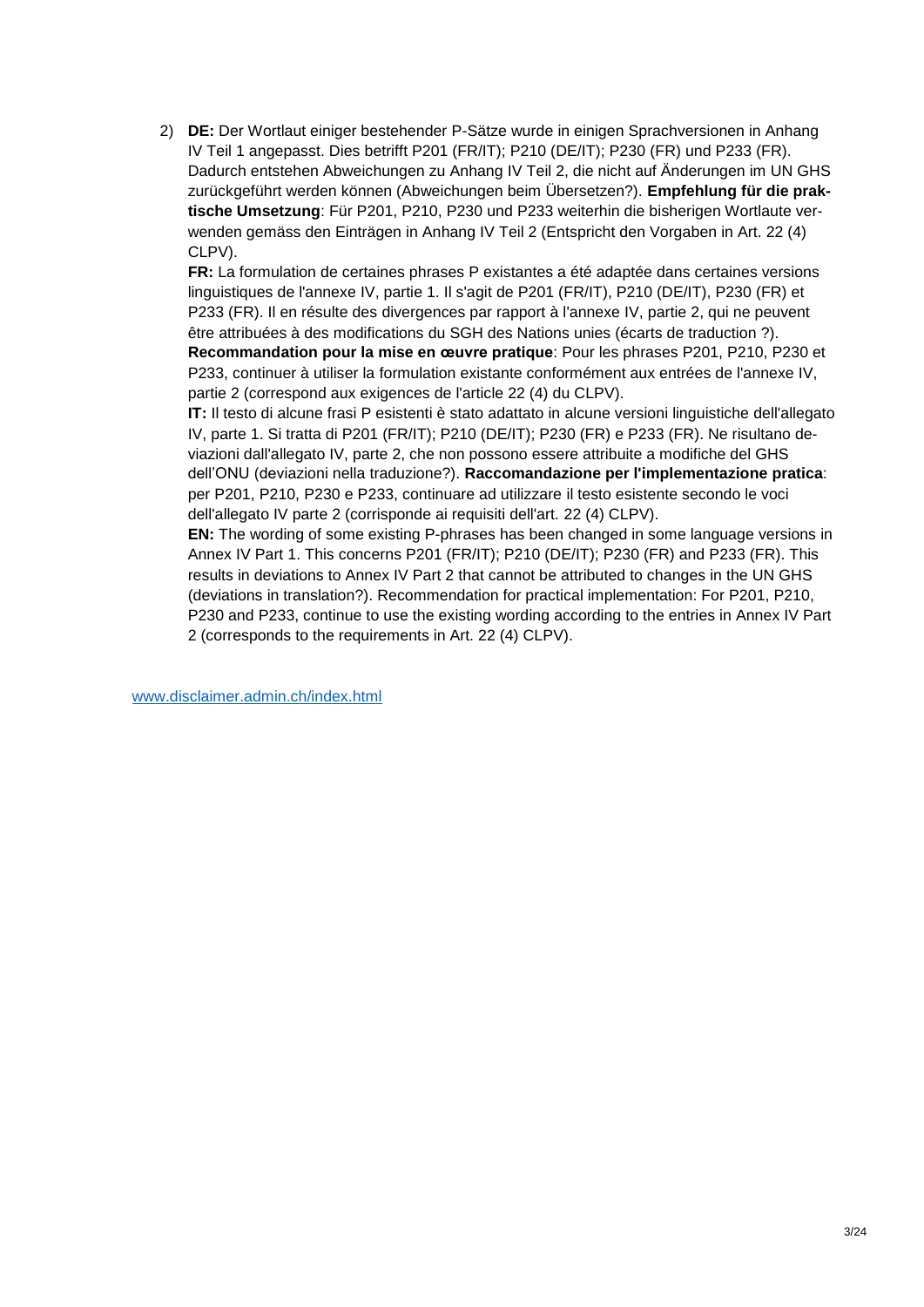| <b>P-Sätze</b><br><b>Phrase P</b><br><b>Frase P</b><br><b>P-Phrase</b> | Sprachen-<br>Langue<br>Lingua<br>Language | <b>Text</b><br>Teneur<br><b>Testo</b><br><b>Text</b>                                                         |
|------------------------------------------------------------------------|-------------------------------------------|--------------------------------------------------------------------------------------------------------------|
| P <sub>101</sub>                                                       | De                                        | Ist ärztlicher Rat erforderlich, Verpackung oder Kennzeich-<br>nungsetikett bereithalten.                    |
|                                                                        | Fr                                        | En cas de consultation d'un médecin, garder à disposition<br>le récipient ou l'étiquette.                    |
|                                                                        | It                                        | In caso di consultazione di un medico, tenere a disposi-<br>zione il contenitore o l'etichetta del prodotto. |
|                                                                        | En                                        | If medical advice is needed, have product container or la-<br>bel at hand.                                   |
| P102                                                                   | De                                        | Darf nicht in die Hände von Kindern gelangen.                                                                |
|                                                                        | Fr                                        | Tenir hors de portée des enfants.                                                                            |
|                                                                        | It                                        | Tenere fuori dalla portata dei bambini.                                                                      |
|                                                                        | En                                        | Keep out of reach of children.                                                                               |
| $P103^{1}$                                                             | De                                        | Lesen Sie sämtliche Anweisungen aufmerksam und befol-<br>gen Sie diese.                                      |
| (12. ATP)                                                              | Fr                                        | Lire attentivement et bien respecter toutes les instructions.                                                |
|                                                                        | lt.                                       | Leggere attentamente e seguire tutte le istruzioni.                                                          |
|                                                                        | En                                        | Read carefully and follow all instructions.                                                                  |
| $P201^{2}$                                                             | De                                        | Vor Gebrauch besondere Anweisungen einholen.                                                                 |
| (Berichtigung vom                                                      | Fr                                        | Se procurer les instructions spéciales avant utilisation.                                                    |
| 21.12.2016)                                                            | lt.                                       | Procurarsi istruzioni specifiche prima dell'uso.                                                             |
|                                                                        | En                                        | Obtain special instructions before use.                                                                      |
| P202                                                                   | De                                        | Vor Gebrauch alle Sicherheitshinweise lesen und verste<br>hen.                                               |
|                                                                        | Fr                                        | Ne pas manipuler avant d'avoir lu et compris toutes les<br>précautions de sécurité.                          |
|                                                                        | It                                        | Non manipolare prima di avere letto e compreso tutte le<br>avvertenze.                                       |
|                                                                        | En                                        | Do not handle until all safety precautions have been read<br>and understood.                                 |
|                                                                        |                                           |                                                                                                              |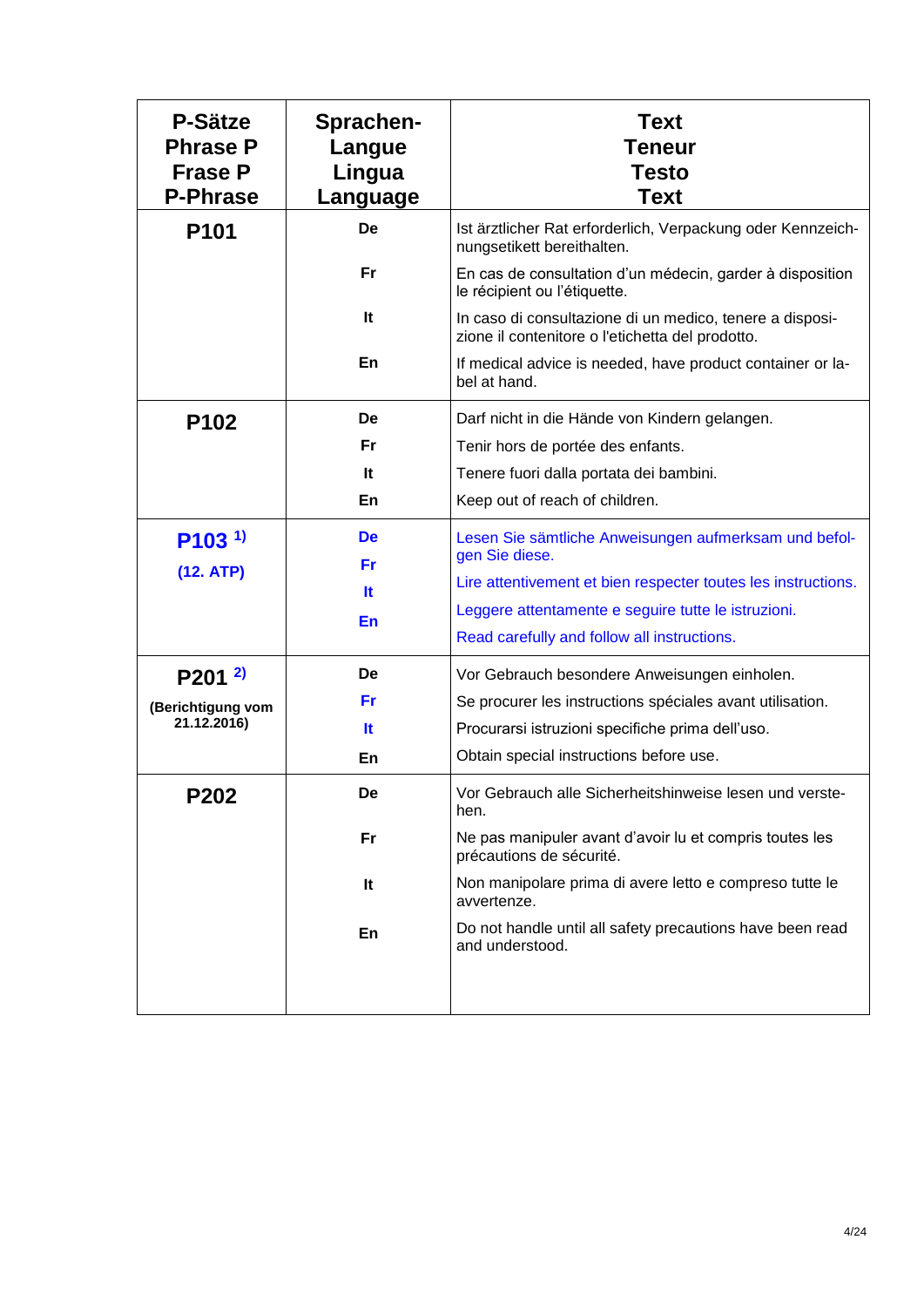| $P210^{2}$                         | <b>De</b> | Von Hitze, heißen Oberflächen, Funken, offenen Flammen<br>und anderen Zündquellen fernhalten. Nicht rauchen.                                         |
|------------------------------------|-----------|------------------------------------------------------------------------------------------------------------------------------------------------------|
| (4. ATP)                           | Fr        | Tenir à l'écart de la chaleur, des surfaces chaudes, des<br>étincelles, des flammes nues et de toute autre source d'in-<br>flammation. Ne pas fumer. |
|                                    | <b>It</b> | Tenere lontano da fonti di calore, superfici calde, scintille,<br>fiamme libere o altre fonti di accensione. Non fumare.                             |
|                                    | En        | Keep away from heat, hot surfaces, sparks, open flames<br>and other ignition sources. No smoking.                                                    |
| P211                               | De        | Nicht gegen offene Flamme oder andere Zündquelle sprü-<br>hen.                                                                                       |
|                                    | Fr        | Ne pas vaporiser sur une flamme nue ou sur toute autre<br>source d'ignition.                                                                         |
|                                    | It        | Non vaporizzare su una fiamma libera o altra fonte di ac-<br>censione.                                                                               |
|                                    | En        | Do not spray on an open flame or other ignition source.                                                                                              |
| <b>P212</b>                        | De        | Erhitzen unter Einschluss und Reduzierung des Desensibi-<br>lisierungsmittels vermeiden.                                                             |
| <b>Neu</b><br>(12. ATP)            | Fr        | Éviter d'échauffer en milieu confiné ou en cas de diminu-<br>tion de la quantité d'agent désensibilisateur.                                          |
|                                    | It        | Evitare di riscaldare sotto confinamento o di ridurre l'a-<br>gente desensibilizzante.                                                               |
|                                    | En        | Avoid heating under confinement or reduction of the de-<br>sensitising agent.                                                                        |
| P220                               | De        | Von Kleidung und anderen brennbaren Materialien fernhal-<br>ten.                                                                                     |
| (8. ATP)                           | Fr        | Tenir à l'écart des vêtements et d'autres matières combus-<br>tibles.                                                                                |
|                                    | It        | Tenere lontano da indumenti e altri materiali combustibili.                                                                                          |
|                                    | En        | Keep away from clothing and other combustible materials.                                                                                             |
| P222                               | De        | Keinen Kontakt mit Luft zulassen.                                                                                                                    |
| Berichtigung der                   | Fr        | Ne pas laisser au contact de l'air.                                                                                                                  |
| deutschen Version vom<br>10.4.2015 | It        | Evitare il contatto con l'aria.                                                                                                                      |
|                                    | En        | Do not allow contact with air.                                                                                                                       |
| P223                               | De        | Keinen Kontakt mit Wasser zulassen.                                                                                                                  |
| (4. ATP)                           | Fr.       | Éviter tout contact avec l'eau.                                                                                                                      |
|                                    | It        | Evitare qualunque contatto con l'acqua.                                                                                                              |
|                                    | En        | Do not allow contact with water.                                                                                                                     |
|                                    |           |                                                                                                                                                      |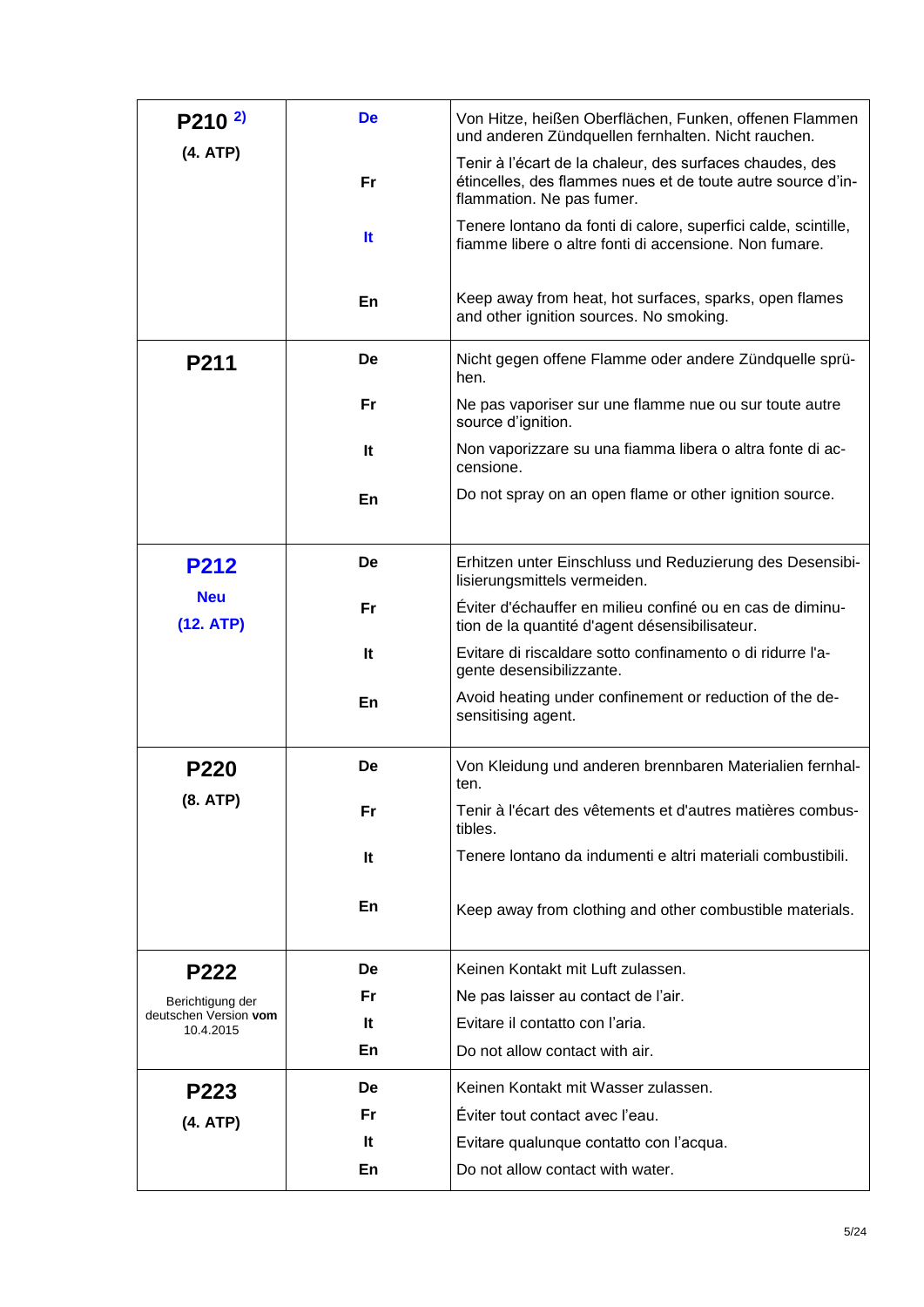| $P230^{2}$              | De<br>Fr<br>lt.<br>En  | Feucht halten mit<br>Maintenir humidifié avec<br>Mantenere umido con<br>Keep wetted with                                                                                                                                                                               |
|-------------------------|------------------------|------------------------------------------------------------------------------------------------------------------------------------------------------------------------------------------------------------------------------------------------------------------------|
| P231<br>(8. ATP)        | De<br>Fr<br>It<br>En   | Inhalt unter inertem Gas/ handhaben und aufbewahren.<br>Manipuler et stocker le contenu sous gaz inerte/<br>Manipolare e conservare in atmosfera di gas inerte/<br>Handle and store contents under inert gas/                                                          |
| P232                    | De<br>Fr<br>It<br>En   | Vor Feuchtigkeit schützen.<br>Protéger de l'humidité.<br>Proteggere dall'umidità.<br>Protect from moisture.                                                                                                                                                            |
| $P233^{2}$              | De<br>Fri<br>lt.<br>En | Behälter dicht verschlossen halten.<br>Maintenir le récipient hermétiquement fermé.<br>Tenere il recipiente ben chiuso.<br>Keep container tightly closed.                                                                                                              |
| P234<br>(8. ATP)        | De<br>Fr<br>lt.<br>En  | Nur in Originalverpackung aufbewahren.<br>Conserver uniquement dans l'emballage d'origine.<br>Conservare soltanto nell'imballaggio originale.<br>Keep only in original packaging.                                                                                      |
| P235                    | De<br>Fr<br>It<br>En   | Kühl halten.<br>Tenir au frais.<br>Conservare in luogo fresco.<br>Keep cool.                                                                                                                                                                                           |
| P240<br>(8. ATP)        | De<br>Fr<br>It<br>En   | Behälter und zu befüllende Anlage erden.<br>Mise à la terre et liaison équipotentielle du récipient et du<br>matériel de réception.<br>Mettere a terra e a massa il contenitore e il dispositivo rice-<br>vente.<br>Ground and bond container and receiving equipment. |
| <b>P241</b><br>(8. ATP) | De<br>Fr               | Explosionsgeschützte [elektrische/Lüftungs-/Beleuchtungs-<br>/] Geräte verwenden.<br>Utiliser du matériel [électrique/de ventilation/d'éclairage/]                                                                                                                     |
|                         | It                     | antidéflagrant.<br>Utilizzare impianti [elettrici/di ventilazione/d'illumina-<br>zione/] a prova di esplosione.                                                                                                                                                        |
|                         | En                     | Use explosion-proof [electrical/ventilating/lighting/] equip-<br>ment.                                                                                                                                                                                                 |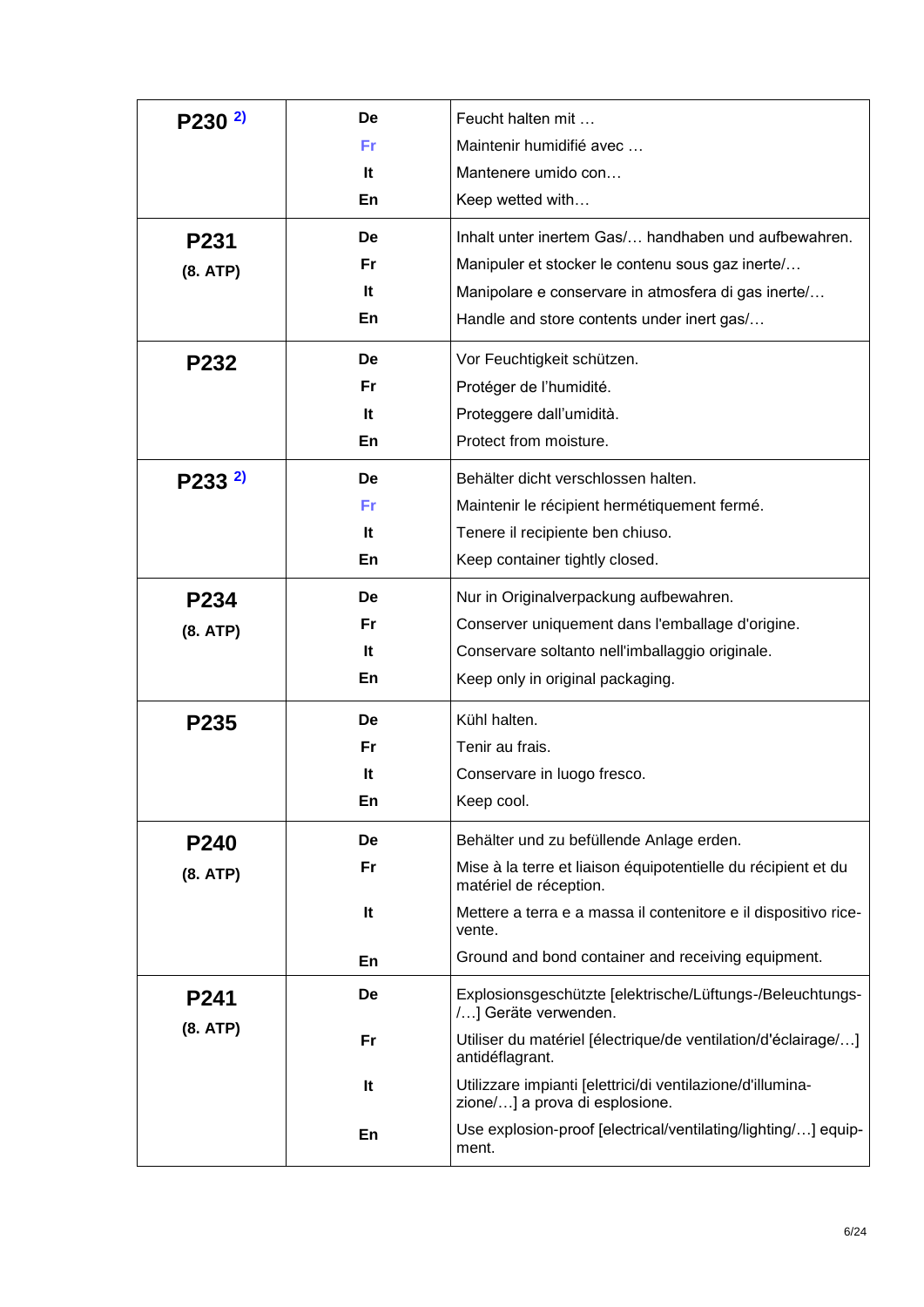|             | De | Funkenarmes Werkzeug verwenden.                                                   |
|-------------|----|-----------------------------------------------------------------------------------|
| P242        |    |                                                                                   |
| (8. ATP)    | Fr | Utiliser des outils ne produisant pas d'étincelles.                               |
|             | It | Utilizzare utensili antiscintillamento.                                           |
|             | En | Use non-sparking tools.                                                           |
| P243        | De | Maßnahmen gegen elektrostatische Entladungen treffen.                             |
| (8. ATP)    | Fr | Prendre des mesures de précaution contre les décharges                            |
|             | It | électrostatiques.                                                                 |
|             | En | Fare in modo di prevenire le scariche elettrostatiche.                            |
|             |    | Take action to prevent static discharges.                                         |
| P244        | De | Ventile und Ausrüstungsteile öl- und fettfrei halten.                             |
| (4. ATP)    | Fr | Ni huile, ni graisse sur les robinets et raccords.                                |
|             | It | Mantenere le valvole e i raccordi liberi da olio e grasso.                        |
|             |    | Keep valves and fittings free from oil and grease.                                |
|             | En |                                                                                   |
| P250        | De | Nicht schleifen/stoßen/reiben/                                                    |
| (8. ATP)    | Fr | Éviter les abrasions/les chocs/les frottements/                                   |
|             | It | Evitare le abrasioni/gli urti/gli attriti/                                        |
|             | En | Do not subject to grinding/shock/friction/                                        |
| P251        | De | Nicht durchstechen oder verbrennen, auch nicht nach Ge-                           |
| (4. ATP)    | Fr | brauch.                                                                           |
|             | It | Ne pas perforer, ni brûler, même après usage.                                     |
|             | En | Non perforare né bruciare, neppure dopo l'uso.                                    |
|             |    | Do not pierce or burn, even after use.                                            |
| <b>P260</b> | De | Staub/Rauch/Gas/Nebel/Dampf/Aerosol nicht einatmen.                               |
|             | Fr | Ne pas respirer les poussières/fumées/gaz/brouillards/va-<br>peurs/aérosols.      |
|             | It | Non respirare la polvere/i fumi/i gas/la nebbia/i vapori/gli<br>aerosol.          |
|             |    | Do not breathe dust/fume/gas/mist/vapours/spray.                                  |
|             | En |                                                                                   |
| P261        | De | Einatmen von Staub/Rauch/Gas/Nebel/Dampf/Aerosol ver-<br>meiden.                  |
|             | Fr | Éviter de respirer les poussières/fumées/gaz/brouil-<br>lards/vapeurs/aérosols.   |
|             | It | Evitare di respirare la polvere/i fumi/i gas/la nebbia/i va-<br>pori/gli aerosol. |
|             | En | Avoid breathing dust/fume/gas/mist/vapours/spray.                                 |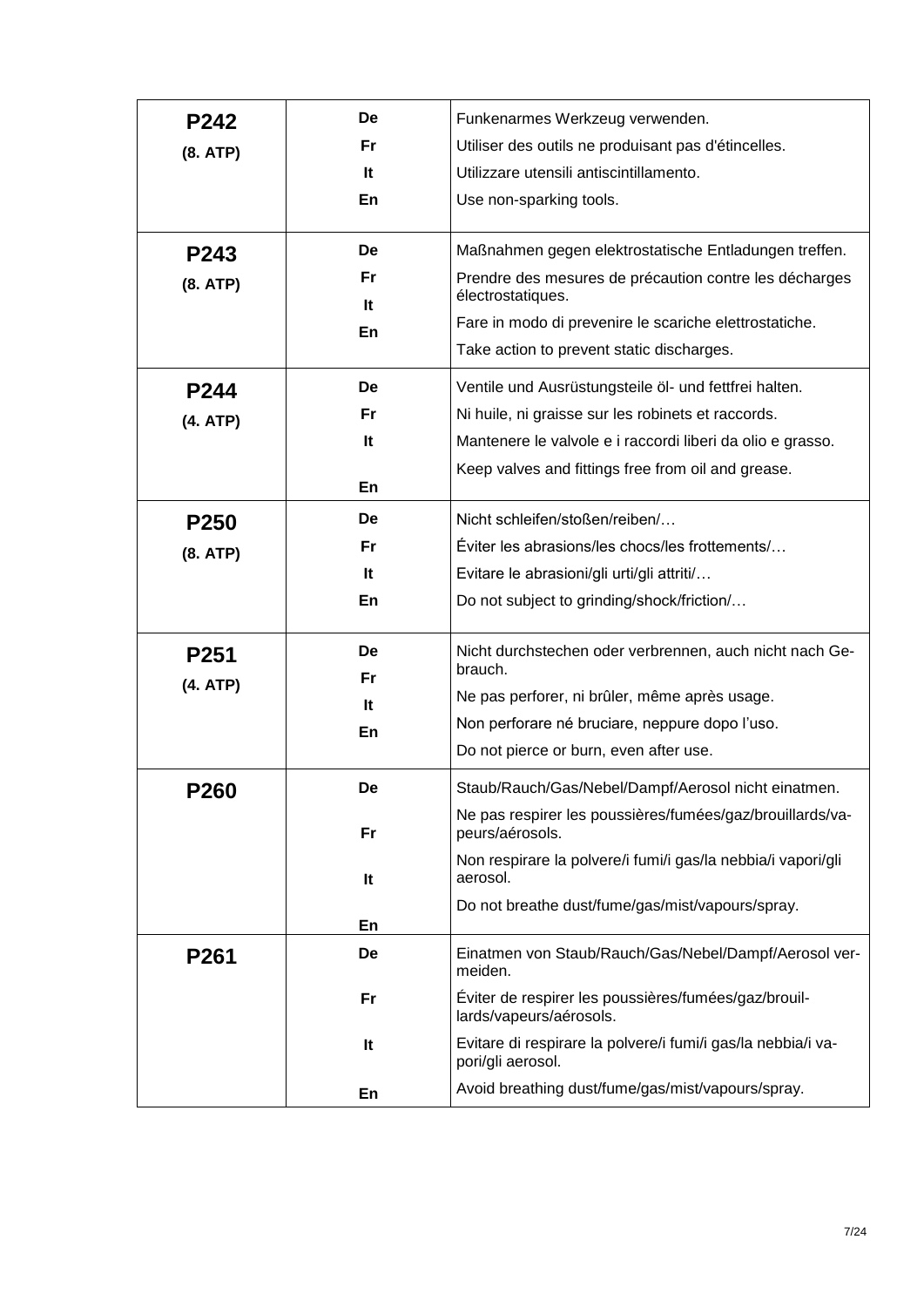| P262             | De        | Nicht in die Augen, auf die Haut oder auf die Kleidung ge-<br>langen lassen.                  |
|------------------|-----------|-----------------------------------------------------------------------------------------------|
|                  | Fr.       | Éviter tout contact avec les yeux, la peau ou les vête-<br>ments.                             |
|                  | It        | Evitare il contatto con gli occhi, la pelle o gli indumenti.                                  |
|                  |           | Do not get in eyes, on skin, or on clothing.                                                  |
|                  | En        |                                                                                               |
| P263             | De        | Berührung während Schwangerschaft und Stillzeit vermei-<br>den.                               |
| (8. ATP)         | Fr        | Éviter tout contact avec la substance au cours de la gros-<br>sesse et pendant l'allaitement. |
|                  | lt.       | Evitare il contatto durante la gravidanza e l'allattamento.                                   |
|                  | En        | Avoid contact during pregnancy and while nursing.                                             |
| P <sub>264</sub> | De        | Nach Gebrauch  gründlich waschen.                                                             |
|                  | Fr.       | Se laver  soigneusement après manipulation.                                                   |
|                  | It        | Lavare accuratamente  dopo l'uso.                                                             |
|                  | En        | Wash  thoroughly after handling.                                                              |
|                  |           |                                                                                               |
| <b>P270</b>      | De        | Bei Gebrauch nicht essen, trinken oder rauchen.                                               |
|                  | Fr        | Ne pas manger, boire ou fumer en manipulant ce produit.                                       |
|                  | It        | Non mangiare, né bere, né fumare durante l'uso.                                               |
|                  | En        | Do not eat, drink or smoke when using this product.                                           |
|                  |           |                                                                                               |
| P271             | De        | Nur im Freien oder in gut belüfteten Räumen verwenden.                                        |
|                  | Fr        | Utiliser seulement en plein air ou dans un endroit bien ven-<br>tilé.                         |
|                  |           | Utilizzare soltanto all'aperto o in luogo ben ventilato.                                      |
|                  | It        | Use only outdoors or in a well-ventilated area.                                               |
|                  | En        |                                                                                               |
| <b>P272</b>      | De        | Kontaminierte Arbeitskleidung nicht außerhalb des Arbeits-<br>platzes tragen.                 |
|                  | <b>Fr</b> | Les vêtements de travail contaminés ne devraient pas sor-<br>tir du lieu de travail.          |
|                  | It        | Gli indumenti da lavoro contaminati non devono essere<br>portati fuori dal luogo di lavoro.   |
|                  | En        | Contaminated work clothing should not be allowed out of<br>the workplace.                     |
|                  | De        |                                                                                               |
| P273             |           | Freisetzung in die Umwelt vermeiden.                                                          |
|                  | Fr        | Éviter le rejet dans l'environnement. Non disperdere<br>nell'ambiente.                        |
|                  | lt.       | Avoid release to the environment.                                                             |
|                  | En        | Avoid release to the environment.                                                             |
|                  |           |                                                                                               |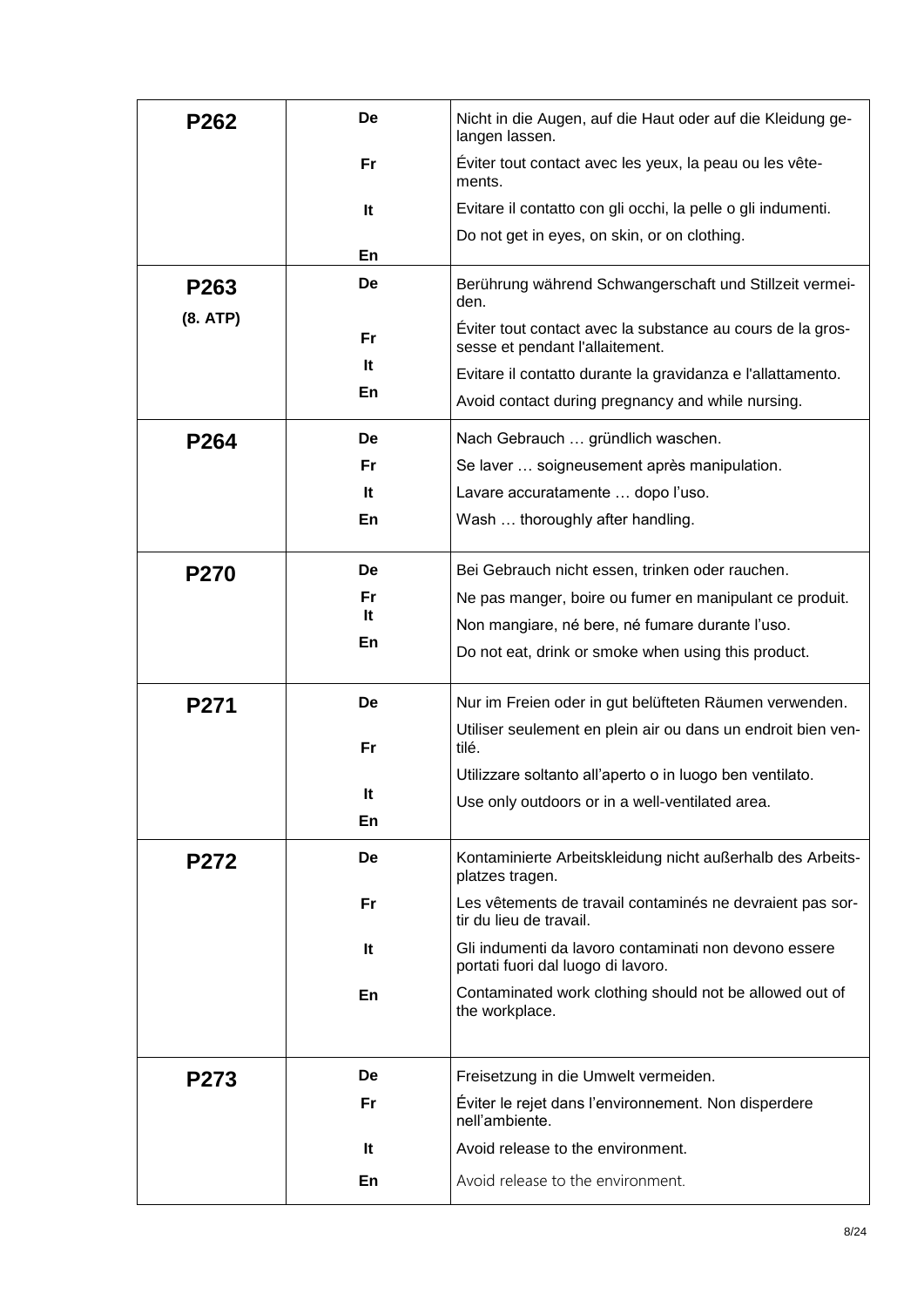| $P280^{1}$  | De        | Schutzhandschuhe/Schutzkleidung/Augenschutz/Gesichts-<br>schutz/Gehörschutz/ tragen.                                                       |
|-------------|-----------|--------------------------------------------------------------------------------------------------------------------------------------------|
| (12. ATP)   | Fr        | Porter des gants de protection/des vêtements de protec-<br>tion/un équipement de protection des yeux/du visage/une<br>protection auditive/ |
|             | <b>It</b> | Indossare guanti/indumenti protettivi/proteggere gli oc-<br>chi/proteggere il viso/proteggere l'udito/                                     |
|             | En        | Wear protective gloves/protective clothing/eye protec-<br>tion/face protection/hearing protection/                                         |
| <b>P282</b> | De        | Schutzhandschuhe mit Kälteisolierung und zusätzlich Ge-<br>sichtsschild oder Augenschutz tragen.                                           |
| (8. ATP)    | Fr        | Porter des gants isolants contre le froid et un équipement<br>de protection du visage ou des yeux.                                         |
|             | It        | Utilizzare guanti termici e schermo facciale o protezione<br>per gli occhi.                                                                |
|             | En        | Wear cold insulating gloves and either face shield or eye<br>protection.                                                                   |
| P283        | De        | Schwer entflammbare oder flammhemmende Kleidung tra-<br>gen.                                                                               |
| (8. ATP)    | Fr        | Porter des vêtements résistant au feu ou à retard de<br>flamme.                                                                            |
|             | It        | Indossare indumenti completamente ignifughi o in tessuti<br>ritardanti di fiamma.                                                          |
|             | En        | Wear fire resistant or flame retardant clothing.                                                                                           |
| P284        | De        | [Bei unzureichender Belüftung] Atemschutz tragen.                                                                                          |
| (4. ATP)    | Fr        | [Lorsque la ventilation du local est insuffisante] porter un<br>équipement de protection respiratoire.                                     |
|             | It        | [Quando la ventilazione del locale è insufficiente] indossare<br>un apparecchio di protezione respiratoria.                                |
|             | En        | [In case of inadequate ventilation] wear respiratory protec-<br>tion.                                                                      |
| P231        | De        | Inhalt unter inertem Gas/ handhaben und aufbewahren.<br>Vor Feuchtigkeit schützen.                                                         |
| ┿<br>P232   | <b>Fr</b> | Manipuler et stocker le contenu sous gaz inerte/ Pro-<br>téger de l'humidité.                                                              |
| (8. ATP)    | It        | Manipolare e conservare in atmosfera di gas inerte/<br>Tenere al riparo dall'umidità.                                                      |
|             | En        | Handle and store contents under inert gas/ Protect from<br>moisture.                                                                       |
| <b>P301</b> | De        | <b>BEI VERSCHLUCKEN:</b>                                                                                                                   |
|             | <b>Fr</b> | EN CAS D'INGESTION:                                                                                                                        |
|             | It        | IN CASO DI INGESTIONE:                                                                                                                     |
|             | En        | IF SWALLOWED:                                                                                                                              |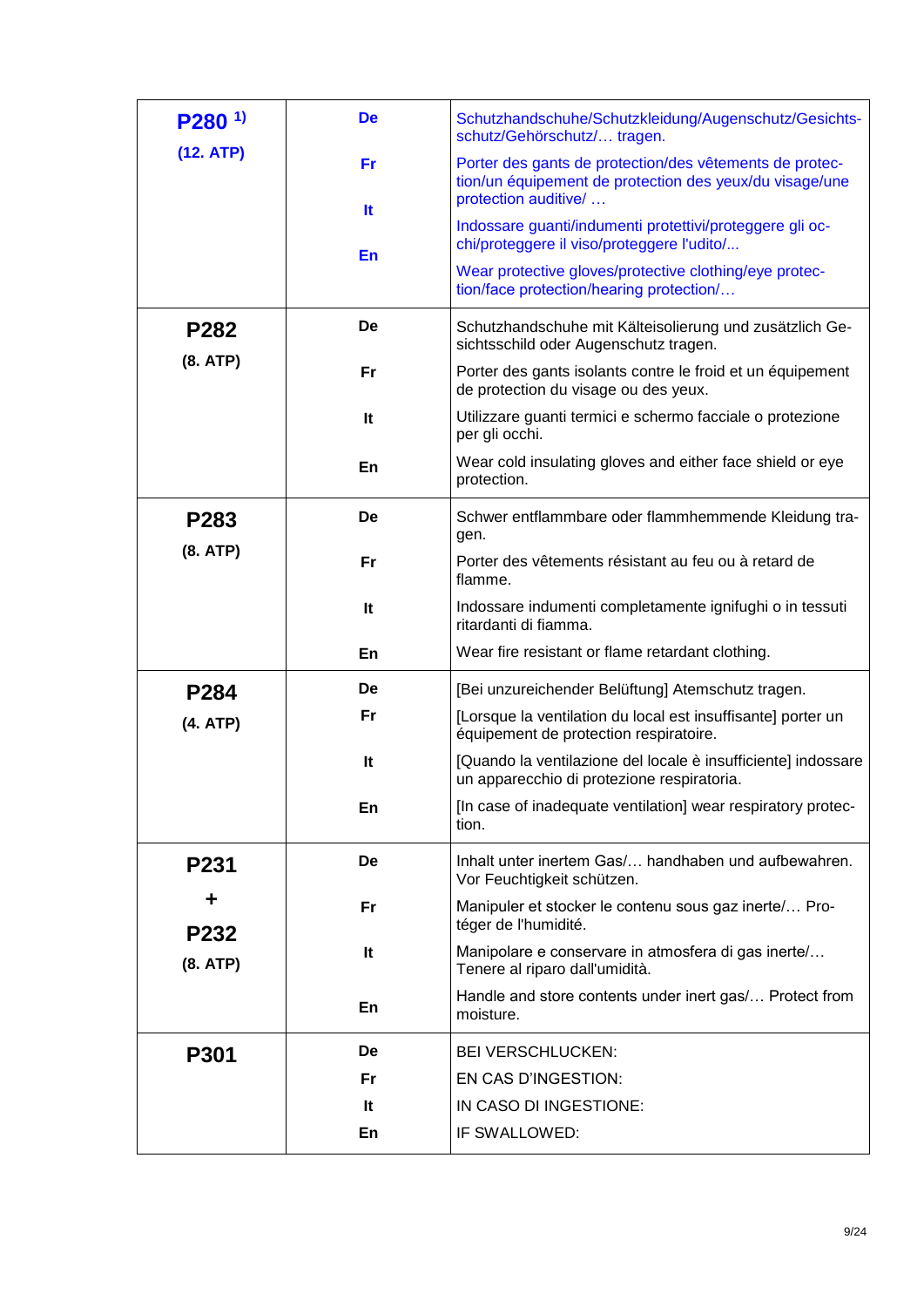| P302                                  | De        | <b>BEI BERÜHRUNG MIT DER HAUT:</b>                          |
|---------------------------------------|-----------|-------------------------------------------------------------|
|                                       | Fr        | EN CAS DE CONTACT AVEC LA PEAU:                             |
|                                       | It        | IN CASO DI CONTATTO CON LA PELLE:                           |
|                                       | En        | IF ON SKIN:                                                 |
| P303                                  | De        | BEI BERÜHRUNG MIT DER HAUT (oder dem Haar):                 |
|                                       | Fr        | EN CAS DE CONTACT AVEC LA PEAU (ou les cheveux):            |
|                                       |           | IN CASO DI CONTATTO CON LA PELLE (o con i capelli):         |
|                                       | It        | IF ON SKIN (or hair):                                       |
|                                       | En        |                                                             |
|                                       |           |                                                             |
| P304                                  | De        | <b>BEI EINATMEN:</b>                                        |
|                                       | Fr.       | EN CAS D'INHALATION:                                        |
|                                       | It        | IN CASO DI INALAZIONE:                                      |
|                                       | En        | IF INHALED:                                                 |
| P305                                  | De        | <b>BEI KONTAKT MIT DEN AUGEN:</b>                           |
|                                       | Fr        | EN CAS DE CONTACT AVEC LES YEUX:                            |
|                                       | lt.       | IN CASO DI CONTATTO CON GLI OCCHI:                          |
|                                       | En        | IF IN EYES:                                                 |
|                                       | De        | <b>BEI KONTAKT MIT DER KLEIDUNG:</b>                        |
|                                       |           |                                                             |
| <b>P306</b>                           |           |                                                             |
| Berichtigung der<br>deutschen Version | Fr        | EN CAS DE CONTACT AVEC LES VÊTEMENTS:                       |
| vom 10.4.2015                         | It        | IN CASO DI CONTATTO CON GLI INDUMENTI:                      |
|                                       | En        | IF ON CLOTHING:                                             |
| P308                                  | De        | BEI Exposition oder falls betroffen                         |
|                                       | <b>Fr</b> | EN CAS d'exposition prouvée ou suspectée:                   |
|                                       | It        | IN CASO di esposizione o di possibile esposizione:          |
|                                       | En        | IF exposed or concerned:                                    |
| <b>P310</b>                           | De        | Sofort GIFTINFORMATIONSZENTRUM/Arzt//anrufen.               |
| (4. ATP)                              | <b>Fr</b> | Appeler immédiatement un CENTRE ANTIPOISON/un<br>médecin/   |
|                                       | It        | Contattare immediatamente un CENTRO ANTIVELENI/un<br>medico |
|                                       |           | Immediately call a POISON CENTER/doctor/                    |
|                                       | En        |                                                             |
| P311                                  | De        | GIFTINFORMATIONSZENTRUM/Arzt/ anrufen.                      |
| (4. ATP)                              | <b>Fr</b> | Appeler un CENTRE ANTIPOISON/un médecin/                    |
|                                       | It        | Contattare un CENTRO ANTIVELENI/un medico/                  |
|                                       | En        | Call a POISON CENTER/doctor/                                |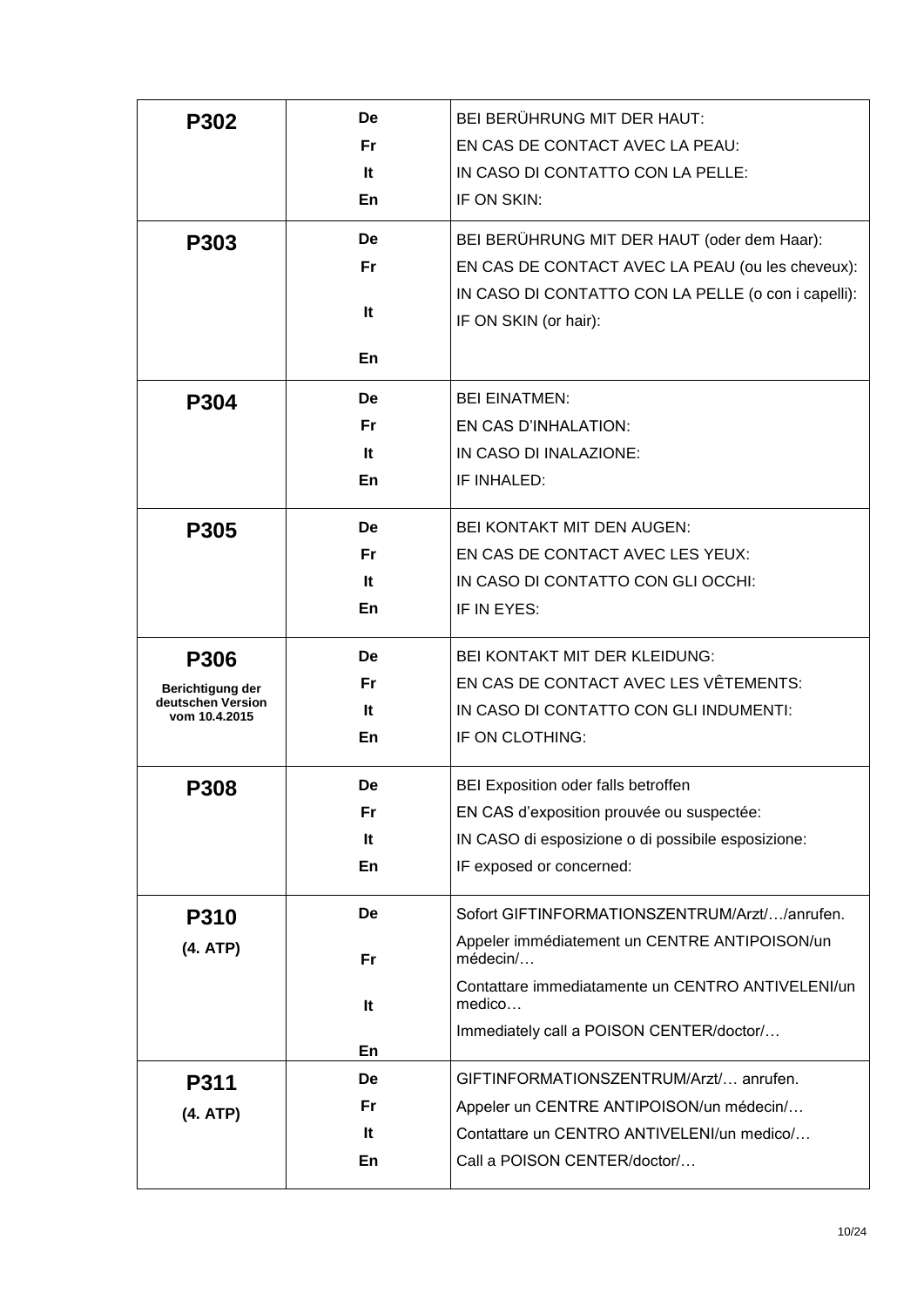| <b>P312</b> | De  | Bei Unwohlsein GIFTINFORMATIONSZENT-<br>RUM/Arzt/anrufen.                                |
|-------------|-----|------------------------------------------------------------------------------------------|
| (8. ATP)    | Fr. | Appeler un CENTRE ANTIPOISON/un médecin/ en cas<br>de malaise.                           |
|             | It  | In caso di malessere, contattare un CENTRO ANTIVE-<br>LENI/un medico/                    |
|             | En  | Call a POISON CENTER/doctor/if you feel unwell.                                          |
| <b>P313</b> | De  | Ärztlichen Rat einholen/ärztliche Hilfe hinzuziehen.                                     |
|             | Fr. | Consulter un médecin.                                                                    |
|             | It  | Consultare un medico.                                                                    |
|             | En  | Get medical advice/attention.                                                            |
| <b>P314</b> | De  | Bei Unwohlsein ärztlichen Rat einholen/ärztliche Hilfe hin-<br>zuziehen.                 |
|             | Fr  | Consulter un médecin en cas de malaise.                                                  |
|             | It  | In caso di malessere, consultare un medico.                                              |
|             | En  | Get medical advice/attention if you feel unwell.                                         |
| P315        | De  | Sofort ärztlichen Rat einholen/ärztliche Hilfe hinzuziehen.                              |
|             |     | Consulter immédiatement un médecin.                                                      |
|             | Fr  | Consultare immediatamente un medico.                                                     |
|             | It  | Get immediate medical advice/attention.                                                  |
|             | En  |                                                                                          |
| P320        | De  | Besondere Behandlung dringend erforderlich (siehe  auf<br>diesem Kennzeichnungsetikett). |
|             | Fr  | Un traitement spécifique est urgent (voir  sur cette éti-<br>quette).                    |
|             | It  | Trattamento specifico urgente (vedere su questa eti-<br>chetta).                         |
|             | En  | Specific treatment is urgent (see  on this label).                                       |
| P321        | De  | Besondere Behandlung (siehe  auf diesem Kennzeich-<br>nungsetikett).                     |
|             | Fr  | Traitement spécifique (voir  sur cette étiquette).                                       |
|             | It  | Trattamento specifico (vedere  su questa etichetta).                                     |
|             | En  | Specific treatment (see  on this label).                                                 |
| <b>P330</b> | De  | Mund ausspülen.                                                                          |
|             | Fr  | Rincer la bouche.                                                                        |
|             | It  | Sciacquare la bocca.                                                                     |
|             | En  | Rinse mouth.                                                                             |
|             |     |                                                                                          |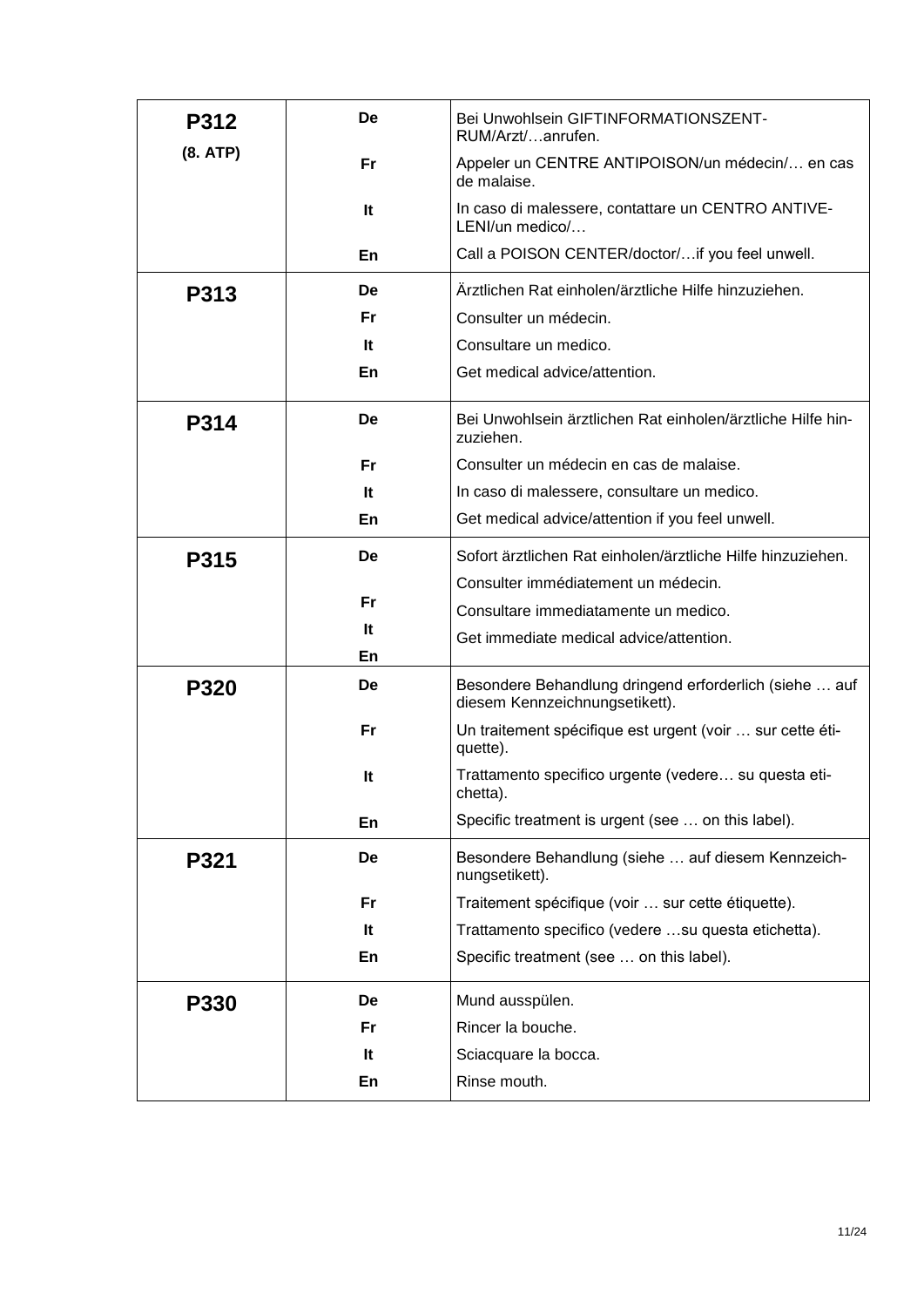| <b>P331</b> | De | KEIN Erbrechen herbeiführen.                                                             |
|-------------|----|------------------------------------------------------------------------------------------|
|             | Fr | NE PAS faire vomir.                                                                      |
|             | It | NON provocare il vomito.                                                                 |
|             | En | Do NOT induce vomiting.                                                                  |
|             |    |                                                                                          |
| <b>P332</b> | De | Bei Hautreizung:                                                                         |
|             | Fr | En cas d'irritation cutanée:                                                             |
|             | It | In caso di irritazione della pelle:                                                      |
|             | En | If skin irritation occurs:                                                               |
| P333        | De | Bei Hautreizung oder -ausschlag:                                                         |
|             | Fr | En cas d'irritation ou d'éruption cutanée:                                               |
|             | It | In caso di irritazione o eruzione della pelle:                                           |
|             | En | If skin irritation or rash occurs:                                                       |
| P334        | De | In kaltes Wasser tauchen [oder nassen Verband anlegen].                                  |
| (8. ATP)    | Fr | Rincer à l'eau fraîche [ou poser une compresse humide].                                  |
|             | It | Immergere in acqua fredda [o avvolgere con un bendaggio<br>umido].                       |
|             | En | Immerse in cool water [or wrap in wet bandages].                                         |
| P335        | De | Lose Partikel von der Haut abbürsten.                                                    |
|             | Fr | Enlever avec précaution les particules déposées sur la<br>peau.                          |
|             | It | Rimuovere le particelle depositate sulla pelle.                                          |
|             | En | Brush off loose particles from skin.                                                     |
|             |    |                                                                                          |
| <b>P336</b> | De | Vereiste Bereiche mit lauwarmem Wasser auftauen. Be-<br>troffenen Bereich nicht reiben.  |
|             | Fr | Dégeler les parties gelées avec de l'eau tiède. Ne pas frot-<br>ter les zones touchées.  |
|             | It | Sgelare le parti congelate usando acqua tiepida. Non sfre-<br>gare la parte interessata. |
|             | En | Thaw frosted parts with lukewarm water. Do no rub af-<br>fected area.                    |
| P337        | De | Bei anhaltender Augenreizung:                                                            |
|             | Fr | Si l'irritation oculaire persiste:                                                       |
|             | It | Se l'irritazione degli occhi persiste:                                                   |
|             | En | If eye irritation persists:                                                              |
|             |    |                                                                                          |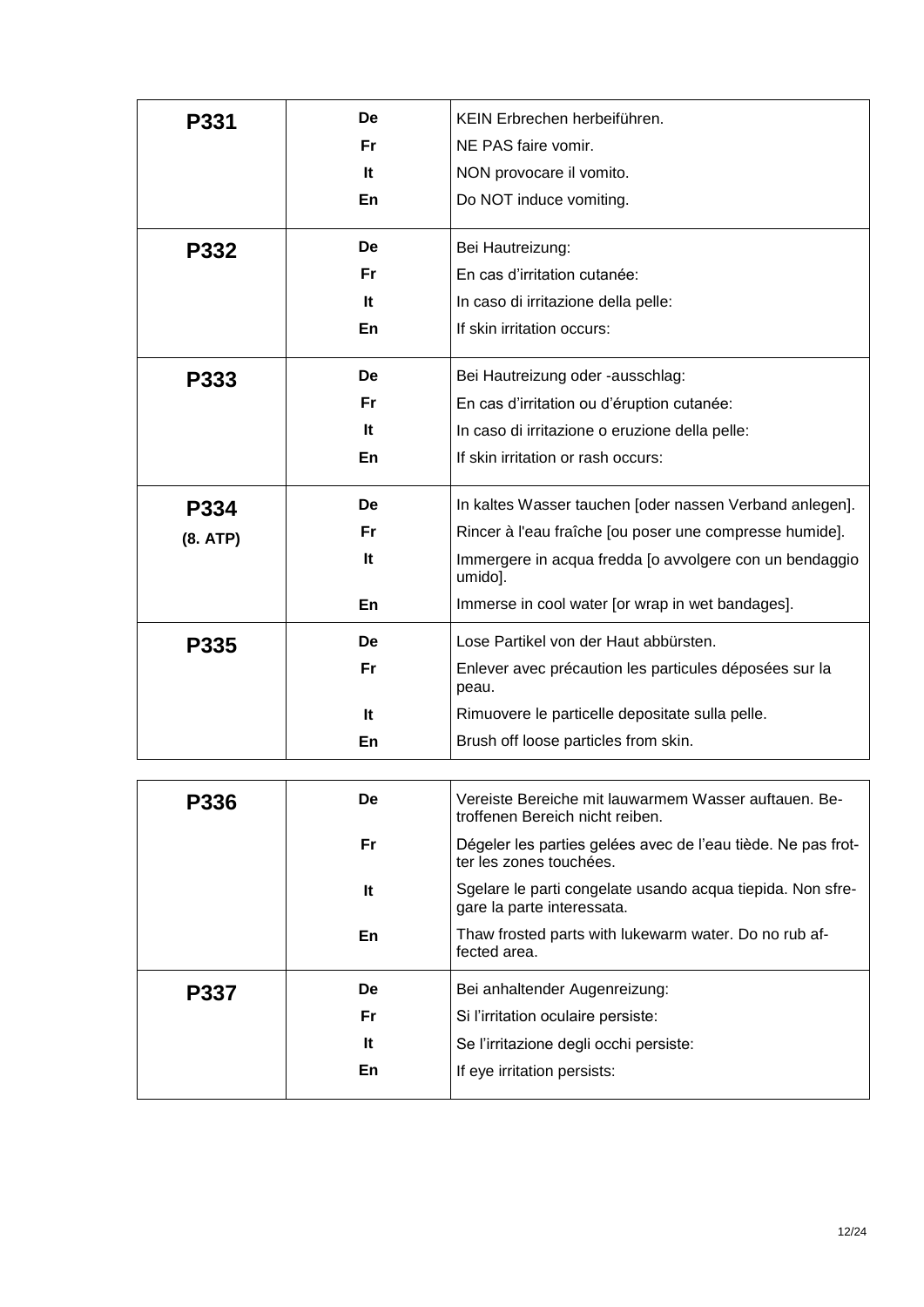| <b>P338</b> | De        | Eventuell Vorhandene Kontaktlinsen nach Möglichkeit ent-<br>fernen. Weiter ausspülen.                                        |
|-------------|-----------|------------------------------------------------------------------------------------------------------------------------------|
|             | <b>Fr</b> | Enlever les lentilles de contact si la victime en porte et si<br>elles peuvent être facilement enlevées. Continuer à rincer. |
|             | It        | Togliere le eventuali lenti a contatto se è agevole farlo.<br>Continuare a sciacquare.                                       |
|             | En        | Remove contact lenses, if present and easy to do. Conti-<br>nue rinsing.                                                     |
| <b>P340</b> | De        | Die Person an die frische Luft bringen und für ungehinderte<br>Atmung sorgen.                                                |
| (4. ATP)    | Fr        | Transporter la personne à l'extérieur et la maintenir dans<br>une position où elle peut confortablement respirer.            |
|             | It        | Trasportare l'infortunato all'aria aperta e mantenerlo a ri-<br>poso in posizione che favorisca la respirazione.             |
|             | En        | Remove person to fresh air and keep comfortable for<br>breathing.                                                            |
| P342        | De        | Bei Symptomen der Atemwege:                                                                                                  |
|             | Fr        | En cas de symptômes respiratoires:                                                                                           |
|             | It        | In caso di sintomi respiratori:                                                                                              |
|             | En        | If experiencing respiratory symptoms:                                                                                        |
| P351        | De        | Einige Minuten lang behutsam mit Wasser ausspülen.                                                                           |
|             | Fr        | Rincer avec précaution à l'eau pendant plusieurs minutes.                                                                    |
|             |           | Sciacquare accuratamente per parecchi minuti.                                                                                |
|             | lt.       | Rinse cautiously with water for several minutes.                                                                             |
|             | En        |                                                                                                                              |
|             |           |                                                                                                                              |
| P352        | De        | Mit viel Wasser/waschen.                                                                                                     |
| (4. ATP)    | Fr        | Laver abondamment à l'eau/                                                                                                   |
|             | It        | Lavare abbondantemente con acqua/                                                                                            |
|             | En        | Wash with plenty of water/                                                                                                   |
| P353        | De        | Haut mit Wasser abwaschen [oder duschen].                                                                                    |
| (8. ATP)    | <b>Fr</b> | Rincer la peau à l'eau [ou se doucher].                                                                                      |
|             | It        | Sciacquare la pelle [o fare una doccia].                                                                                     |
|             | En        | Rinse skin with water [or shower].                                                                                           |
|             |           |                                                                                                                              |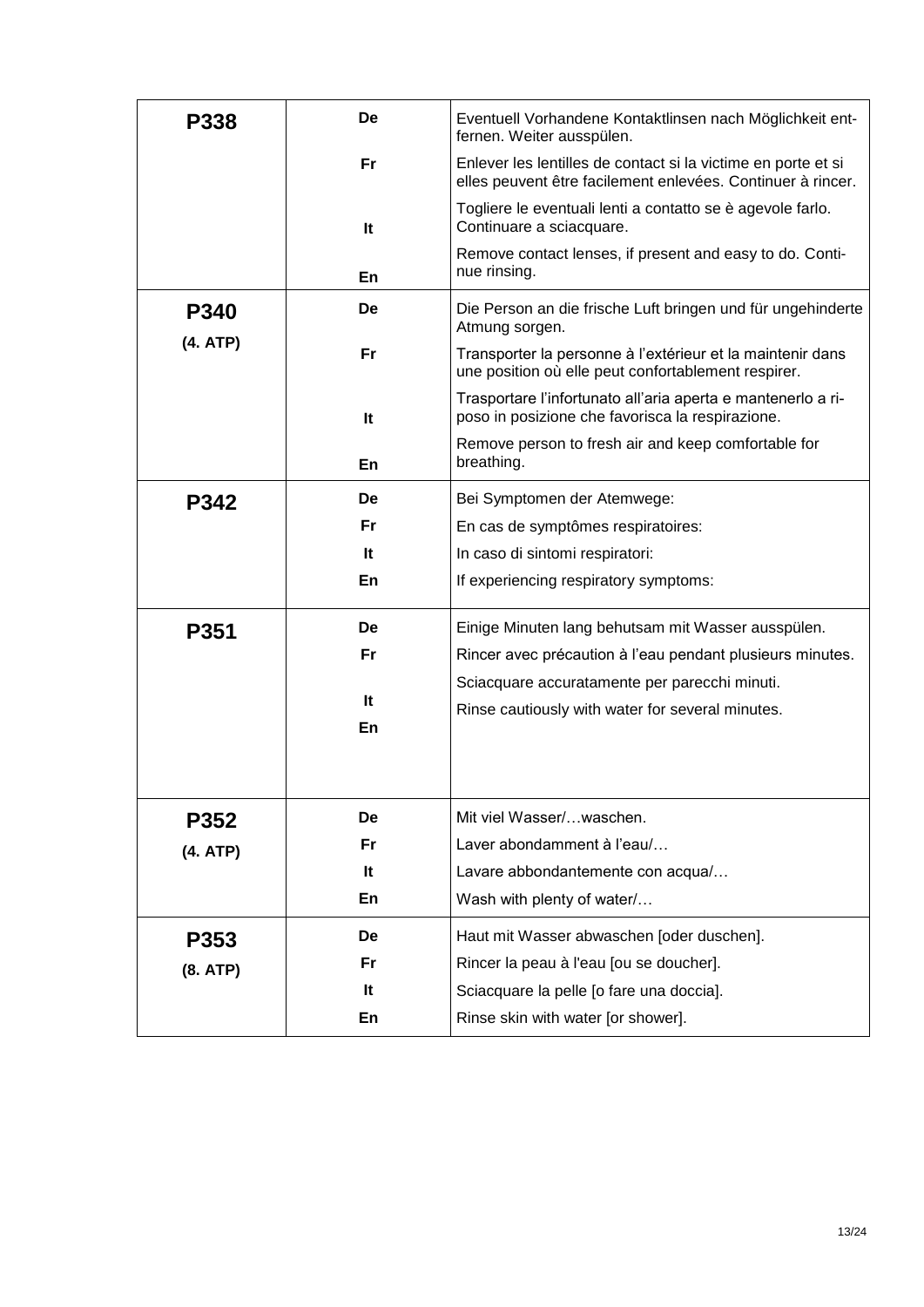| <b>P360</b> | De | Kontaminierte Kleidung und Haut sofort mit viel Wasser ab-<br>waschen und danach Kleidung ausziehen.                    |
|-------------|----|-------------------------------------------------------------------------------------------------------------------------|
|             | Fr | Rincer immédiatement et abondamment avec de l'eau les<br>vêtements contaminés et la peau avant de les enlever.          |
|             | It | Sciacquare immediatamente e abbondantemente gli indu-<br>menti contaminati e la pelle prima di togliersi gli indumenti. |
|             | En | Rinse immediately contaminated clothing and skin with<br>plenty of water before removing clothes.                       |
| P361        | De | Alle kontaminierten Kleidungsstücke sofort ausziehen.                                                                   |
| (4. ATP)    | Fr | Enlever immédiatement tous les vêtements contaminés.                                                                    |
|             | It | Togliere immediatamente tutti gli indumenti contaminati.                                                                |
|             | En | Take off immediately all contaminated clothing.                                                                         |
|             |    |                                                                                                                         |
| P362        | De | Kontaminierte Kleidung ausziehen.                                                                                       |
| (4. ATP)    | Fr | Enlever les vêtements contaminés.                                                                                       |
|             | It | Togliere gli indumenti contaminati.                                                                                     |
|             | En | Take off contaminated clothing.                                                                                         |
| P363        | De | Kontaminierte Kleidung vor erneutem Tragen waschen.                                                                     |
|             |    | Laver les vêtements contaminés avant réutilisation.                                                                     |
|             | Fr | Lavare gli indumenti contaminati prima di indossarli nuova-                                                             |
|             | It | mente.                                                                                                                  |
|             | En | Wash contaminated clothing before reuse.                                                                                |
| P364        | De | Und vor erneutem Tragen waschen.                                                                                        |
|             | Fr | Et les laver avant réutilisation.                                                                                       |
|             | It | E lavarli prima di indossarli nuovamente.                                                                               |
|             | En | And wash it before reuse.                                                                                               |
| <b>P370</b> | De | Bei Brand:                                                                                                              |
|             | Fr | En cas d'incendie:                                                                                                      |
|             | It | In caso di incendio:                                                                                                    |
|             | En | In case of fire:                                                                                                        |
| P371        | De | Bei Großbrand und großen Mengen:                                                                                        |
|             | Fr | En cas d'incendie important et s'il s'agit de grandes quanti-<br>tés:                                                   |
|             | It | In caso di incendio grave e di quantità rilevanti:                                                                      |
|             | En | In case of major fire and large quantities:                                                                             |
| <b>P372</b> | De | Explosionsgefahr.                                                                                                       |
| (8. ATP)    | Fr | Risque d'explosion.                                                                                                     |
|             | It | Rischio di esplosione.                                                                                                  |
|             | En | Explosion risk.                                                                                                         |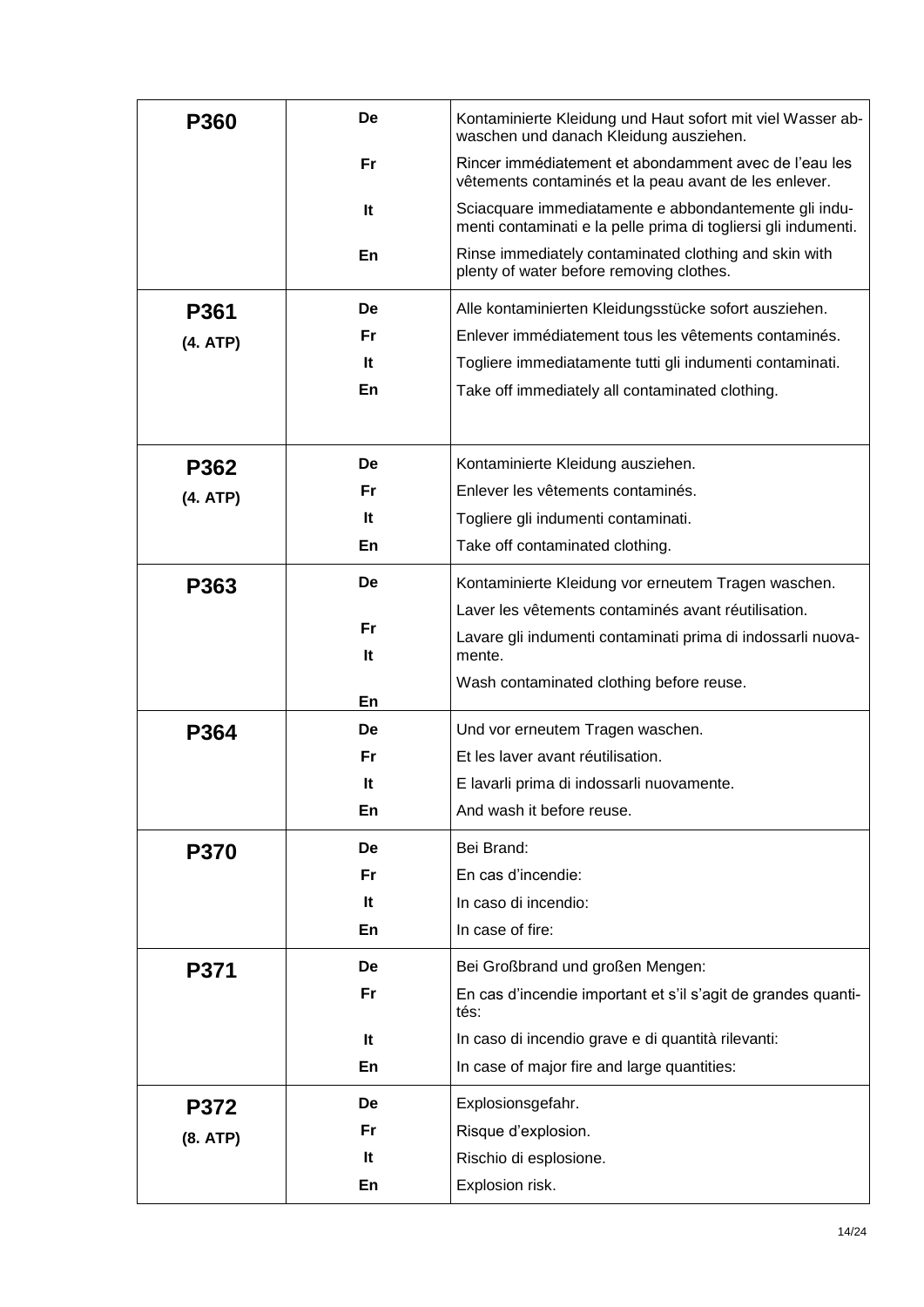| <b>P373</b> | De        | KEINE Brandbekämpfung, wenn das Feuer explosive<br>Stoffe/Gemische/Erzeugnisse erreicht.                                            |
|-------------|-----------|-------------------------------------------------------------------------------------------------------------------------------------|
|             | Fr        | NE PAS combattre l'incendie lorsque le feu atteint les ex-<br>plosifs.                                                              |
|             | It        | NON utilizzare mezzi estinguenti se l'incendio raggiunge<br>materiali esplosivi.                                                    |
|             | En        | DO NOT fight fire when fire reaches explosives.                                                                                     |
| <b>P375</b> | De        | Wegen Explosionsgefahr Brand aus der Entfernung be-<br>kämpfen.                                                                     |
|             | Fr        | Combattre l'incendie à distance à cause du risque d'explo-<br>sion.                                                                 |
|             | It        | Rischio di esplosione. Utilizzare i mezzi estinguenti a<br>grande distanza.                                                         |
|             | En        | Fight fire remotely due to the risk of explosion.                                                                                   |
| <b>P376</b> | De        | Undichtigkeit beseitigen, wenn gefahrlos möglich.                                                                                   |
|             | Fr        | Obturer la fuite si cela peut se faire sans danger.                                                                                 |
|             | It        | Bloccare la perdita se non c'è pericolo.                                                                                            |
|             | En        | Stop leak if safe to do so.                                                                                                         |
| <b>P377</b> | De        | Brand von ausströmendem Gas: Nicht löschen, bis Undich-<br>tigkeit gefahrlos beseitigt werden kann.                                 |
|             | <b>Fr</b> | Fuite de gaz enflammé: Ne pas éteindre si la fuite ne peut<br>pas être arrêtée sans danger.                                         |
|             |           | In caso d'incendio dovuto a perdita di gas, non estinguere<br>a meno che non sia possibile bloccare la perdita senza pe-<br>ricolo. |
|             | It        | Leaking gas fire: Do not extinguish, unless leak can be<br>stopped safely.                                                          |
|             | ьn        |                                                                                                                                     |
| P378        | De        | zum Löschen verwenden.                                                                                                              |
| (4. ATP)    | Fr        | Utiliser pour l'extinction.                                                                                                         |
|             | It        | Utilizzareper estinguere.                                                                                                           |
|             | En        | Use to extinguish.                                                                                                                  |
| P380        | De        | Umgebung räumen.                                                                                                                    |
|             | Fr        | Évacuer la zone.                                                                                                                    |
|             | It        | Evacuare la zona.                                                                                                                   |
|             | En        | Evacuate area.                                                                                                                      |
| P381        | De        | Bei Undichtigkeit alle Zündquellen entfernen.                                                                                       |
| (8. ATP)    | Fr        | En cas de fuite, éliminer toutes les sources d'ignition.                                                                            |
|             | It        | In caso di perdita, eliminare ogni fonte di accensione.                                                                             |
|             | En        | In case of leakage, eliminate all ignition sources.                                                                                 |
|             |           |                                                                                                                                     |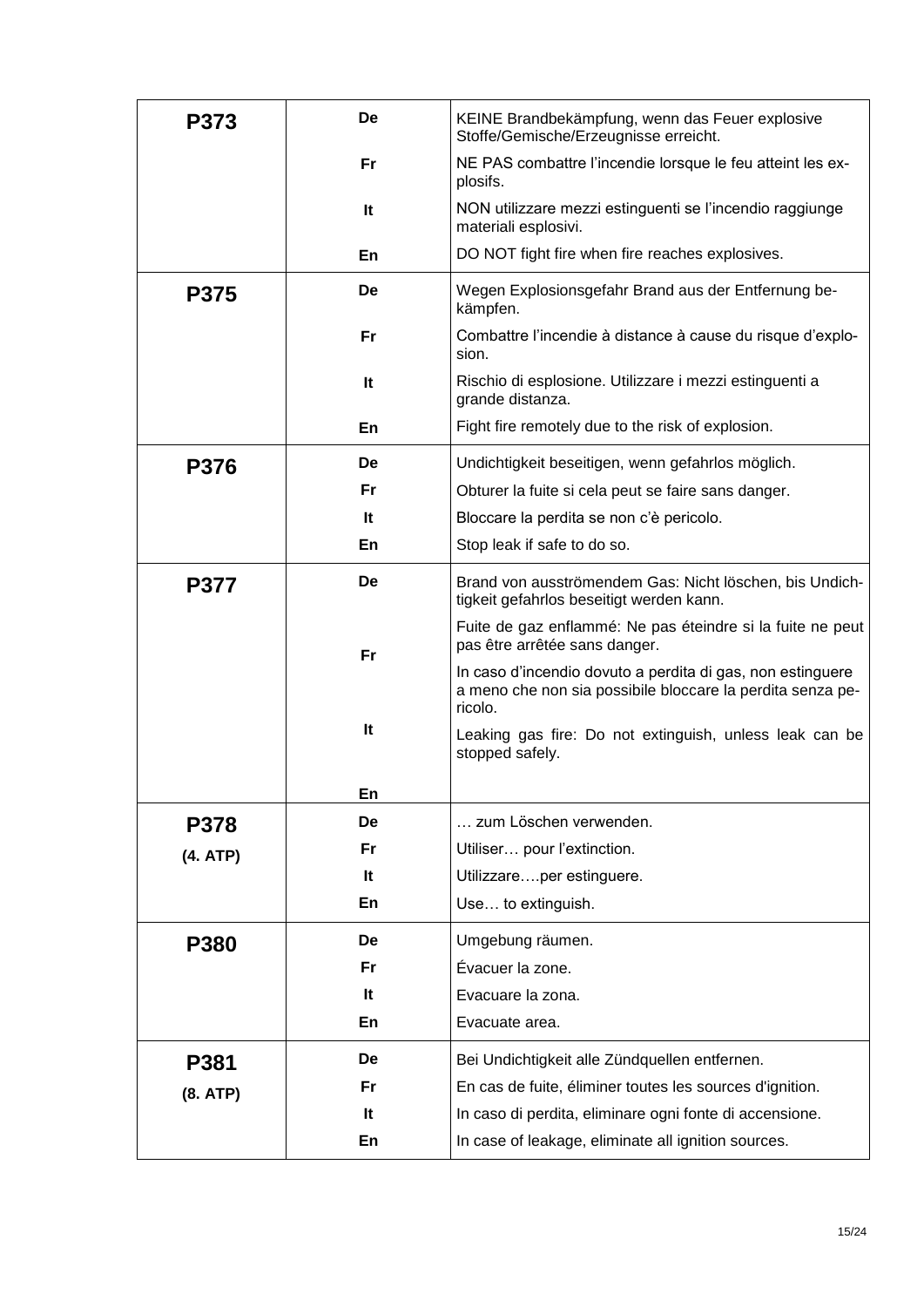| P390 | <b>De</b>                                   | Verschüttete Mengen aufnehmen, um Materialschäden zu<br>vermeiden.                             |  |
|------|---------------------------------------------|------------------------------------------------------------------------------------------------|--|
|      | Fr                                          | Absorber toute substance répandue pour éviter qu'elle at-<br>taque les matériaux environnants. |  |
|      | It                                          | Assorbire la fuoriuscita per evitare danni materiali.                                          |  |
|      | En                                          | Absorb spillage to prevent material damage.                                                    |  |
| P391 | <b>De</b><br>Verschüttete Mengen aufnehmen. |                                                                                                |  |
|      | Fr                                          | Recueillir le produit répandu.                                                                 |  |
|      | It                                          | Raccogliere il materiale fuoriuscito.                                                          |  |
|      | En                                          | Collect spillage.                                                                              |  |

| <b>P301</b>      | De        | BEI VERSCHLUCKEN: Sofort GIFTINFORMATIONS-<br>ZENTRUM/Arzt//anrufen.                                 |
|------------------|-----------|------------------------------------------------------------------------------------------------------|
| ┿<br><b>P310</b> | <b>Fr</b> | EN CAS D'INGESTION: Appeler immédiatement un<br>CENTRE ANTIPOISON/un médecin/                        |
| (4. ATP)         | lt.       | IN CASO DI INGESTIONE: contattare immediatamente un<br>CENTRO ANTIVELENI/un medico/                  |
|                  | En        | IF SWALLOWED: Immediately call a POISON CEN-<br>TER/doctor/                                          |
| <b>P301</b>      | De        | BEI VERSCHLUCKEN: Bei Unwohlsein GIFTINFORMATI-<br>ONSZENTRUM/Arzt/  anrufen.                        |
| ÷<br>P312        | <b>Fr</b> | EN CAS D'INGESTION: Appeler un CENTRE ANTIPOI-<br>SON/un médecin// en cas de malaise.                |
| (8. ATP)         | It        | IN CASO DI INGESTIONE: in presenza di malessere, con-<br>tattare un CENTRO ANTIVELENI/un medico/     |
|                  | En        | IF SWALLOWED: Call a POISON CENTER/doctor/ if you<br>feel unwell.                                    |
| <b>P302</b>      | De        | BEI BERÜHRUNG MIT DER HAUT: In kaltes Wasser tau-<br>chen oder nassen Verband anlegen.               |
| ╈<br>P334        | <b>Fr</b> | EN CAS DE CONTACT AVEC LA PEAU: Rincer à l'eau<br>fraîche ou poser une compresse humide.             |
| (8. ATP)         | lt.       | IN CASO DI CONTATTO CON LA PELLE: immergere in ac-<br>qua fredda o avvolgere con un bendaggio umido. |
|                  | En        | IF ON SKIN: Immerse in cool water or wrap in wet band-<br>ages.                                      |
| P302             | De        | BEI BERÜHRUNG MIT DER HAUT: Mit viel Wasser//wa-<br>schen.                                           |
| ÷<br>P352        | <b>Fr</b> | EN CAS DE CONTACT AVEC LA PEAU: Laver abondam-<br>ment à l'eau/                                      |
| (4. ATP)         | It        | IN CASO DI CONTATTO CON LA PELLE: lavare abbon-<br>dantemente con acqua/                             |
|                  | En        | IF ON SKIN: Wash with plenty of water/                                                               |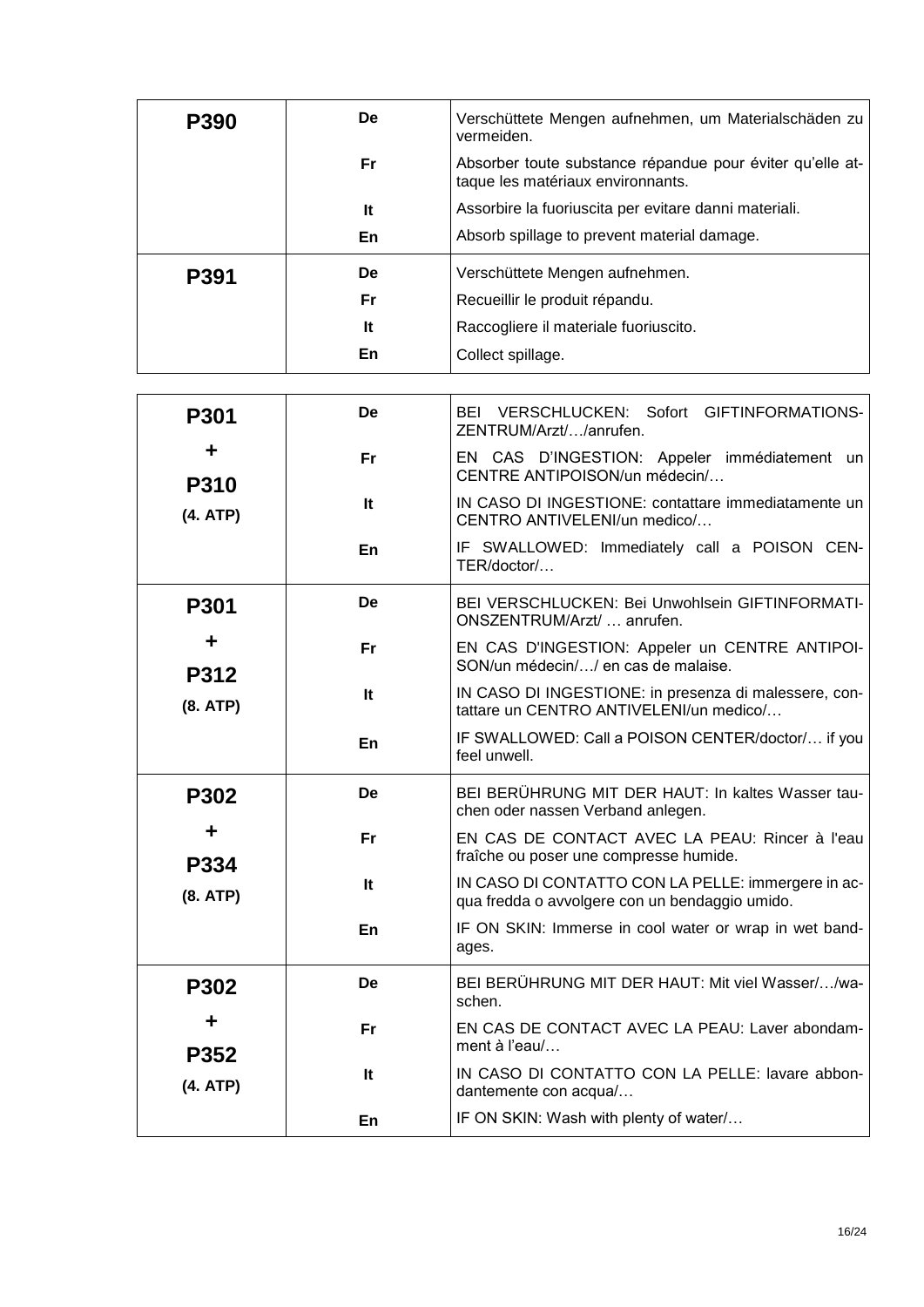| P304             | De | BEI EINATMEN: Die Person an die frische Luft bringen und<br>für ungehinderte Atmung sorgen.                                                                       |
|------------------|----|-------------------------------------------------------------------------------------------------------------------------------------------------------------------|
| ╈<br>P340        | Fr | EN CAS D'INHALATION: transporter la personne à l'exté-<br>rieur et la maintenir dans une position où elle peut conforta-<br>blement respirer.                     |
| (4. ATP)         | It | IN CASO DI INALAZIONE: trasportare l'infortunato all'aria<br>aperta e mantenerlo a riposo in posizione che favorisca la<br>respirazione.                          |
|                  | En | IF INHALED: Remove person to fresh air and keep comfort-<br>able for breathing.                                                                                   |
| <b>P306</b><br>┿ | De | BEI KONTAKT MIT DER KLEIDUNG: Kontaminierte Klei-<br>dung und Haut sofort mit viel Wasser abwaschen und da-<br>nach Kleidung ausziehen.                           |
| <b>P360</b>      | Fr | EN CAS DE CONTACT AVEC LES VÊTEMENTS: rincer im-<br>médiatement et abondamment avec de l'eau les vêtements<br>contaminés et la peau avant de les enlever.         |
|                  | It | IN CASO DI CONTATTO CON GLI INDUMENTI: sciac-<br>quare immediatamente e abbondantemente gli indumenti<br>contaminati e la pelle prima di togliersi gli indumenti. |
|                  | En | IF ON CLOTHING: rinse immediately contaminated clothing<br>and skin with plenty of water before removing clothes.                                                 |
| <b>P308</b>      | De | BEI Exposition oder falls betroffen: GIFTINFORMATIONS-<br>ZENTRUM/Arzt//anrufen.                                                                                  |
| ╈<br><b>P311</b> | Fr | EN CAS d'exposition prouvée ou suspectée: Appeler un<br>CENTRE ANTIPOISON/un médecin/                                                                             |
| (4. ATP)         | It | In caso di esposizione o di possibile esposizione: contattare<br>un CENTRO ANTIVELENI/un medico/                                                                  |
|                  | En | IF exposed or concerned: Call a POISON CENTER/doc-<br>tor/                                                                                                        |
| <b>P308</b>      | De | BEI Exposition oder falls betroffen: Ärztlichen Rat einho-<br>len/ärztliche Hilfe hinzuziehen.                                                                    |
| ÷<br>P313        | Fr | EN CAS d'exposition prouvée ou suspectée: consulter un<br>médecin.                                                                                                |
|                  | It | IN CASO di esposizione o di possibile esposizione, consul-<br>tare un medico.                                                                                     |
|                  | En | IF exposed or concerned: Get medical advice/attention.                                                                                                            |
| P332             | De | Bei Hautreizung: Ärztlichen Rat einholen/ärztliche Hilfe hin-<br>zuziehen.                                                                                        |
|                  | Fr | En cas d'irritation cutanée: consulter un médecin.                                                                                                                |
| P313             | It | In caso di irritazione della pelle: consultare un medico.                                                                                                         |
|                  | En | If skin irritation occurs: Get medical advice/attention.                                                                                                          |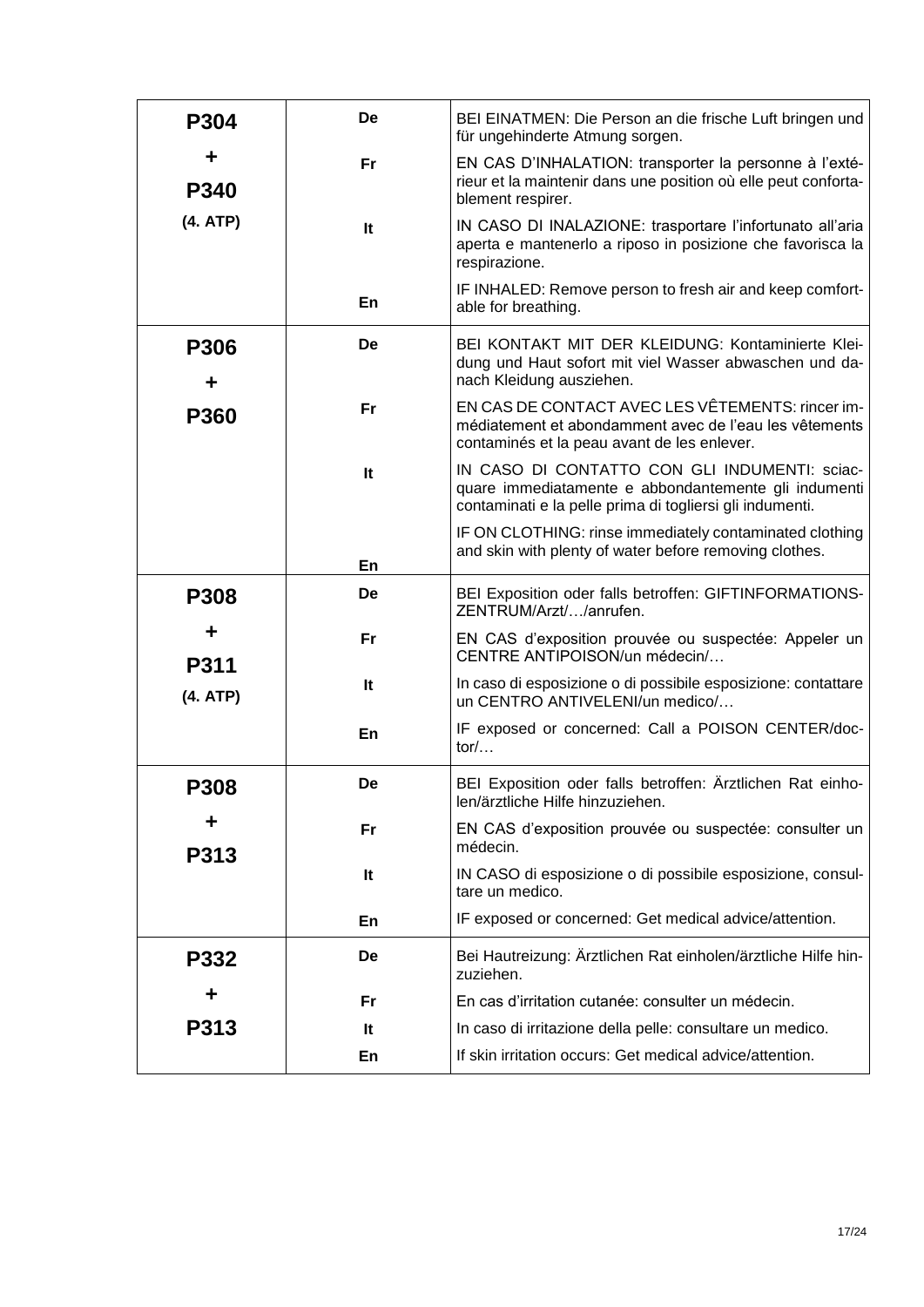| P333          | De        | Bei Hautreizung oder -ausschlag: Ärztlichen Rat einho-<br>len/ärztliche Hilfe hinzuziehen.                                                               |  |
|---------------|-----------|----------------------------------------------------------------------------------------------------------------------------------------------------------|--|
| P313          | Fr.       | En cas d'irritation ou d'éruption cutanée: consulter un mé-<br>decin.                                                                                    |  |
|               | It        | In caso di irritazione o eruzione della pelle: consultare un<br>medico.                                                                                  |  |
|               | En        | If skin irritation or rash occurs: Get medical advice/attention.                                                                                         |  |
| P336          | De        | Vereiste Bereiche mit lauwarmem Wasser auftauen. Be-<br>troffenen Bereich nicht reiben. Sofort ärztlichen Rat einho-<br>len/ärztliche Hilfe hinzuziehen. |  |
| P315          | Fr        | Dégeler les parties gelées avec de l'eau tiède. Ne pas frotter<br>les zones touchées. Consulter immédiatement un médecin.                                |  |
| (8. ATP, neu) | It        | Sgelare le parti congelate usando acqua tiepida. Non sfre-<br>gare la parte interessata. Consultare immediatamente un<br>medico.                         |  |
|               | En        | Thaw frosted parts with lukewarm water. Do not rub affected<br>area. Get immediate medical advice/attention.                                             |  |
| P337          | De        | Bei anhaltender Augenreizung: Ärztlichen Rat einholen/ärzt-<br>liche Hilfe hinzuziehen.                                                                  |  |
|               | Fr        | Si l'irritation oculaire persiste: consulter un médecin.                                                                                                 |  |
| P313          | It        | Se l'irritazione degli occhi persiste, consultare un medico.                                                                                             |  |
|               | En        | If eye irritation persists: Get medical advice/attention.                                                                                                |  |
|               | De        | Bei Symptomen der Atemwege: GIFTINFORMATIONS-                                                                                                            |  |
| P342          |           | ZENTRUM/Arzt/anrufen.                                                                                                                                    |  |
| <b>P311</b>   | Fr        | En cas de symptômes respiratoires: Appeler un CENTRE<br>ANTIPOISON/un médecin/                                                                           |  |
| (4. ATP)      | It        | In caso di sintomi respiratori: contattare un CENTRO ANTI-<br>VELENI/un medico/                                                                          |  |
|               | En        | If experiencing respiratory symptoms: Call a POISON CEN-<br>TER/doctor/                                                                                  |  |
| P361          | De        | Alle kontaminierten Kleidungsstücke sofort ausziehen und<br>vor erneutem Tragen waschen.                                                                 |  |
| ╋<br>P364     | Fr        | Enlever immédiatement tous les vêtements contaminés et<br>les laver avant réutilisation.                                                                 |  |
|               | It        | Togliere immediatamente tutti gli indumenti contaminati e la-<br>varli prima di indossarli nuovamente.                                                   |  |
|               | En        | Take off immediately all contaminated clothing and wash it<br>before reuse.                                                                              |  |
| P362          | De        | Kontaminierte Kleidung ausziehen und vor erneutem Tra-<br>gen waschen.                                                                                   |  |
| ÷<br>P364     | <b>Fr</b> | Enlever les vêtements contaminés et les laver avant réutili-<br>sation.                                                                                  |  |
|               | It        | Togliere tutti gli indumenti contaminati e lavarli prima di in-<br>dossarli nuovamente.                                                                  |  |
|               | En        | Take off contaminated clothing and wash it before reuse.                                                                                                 |  |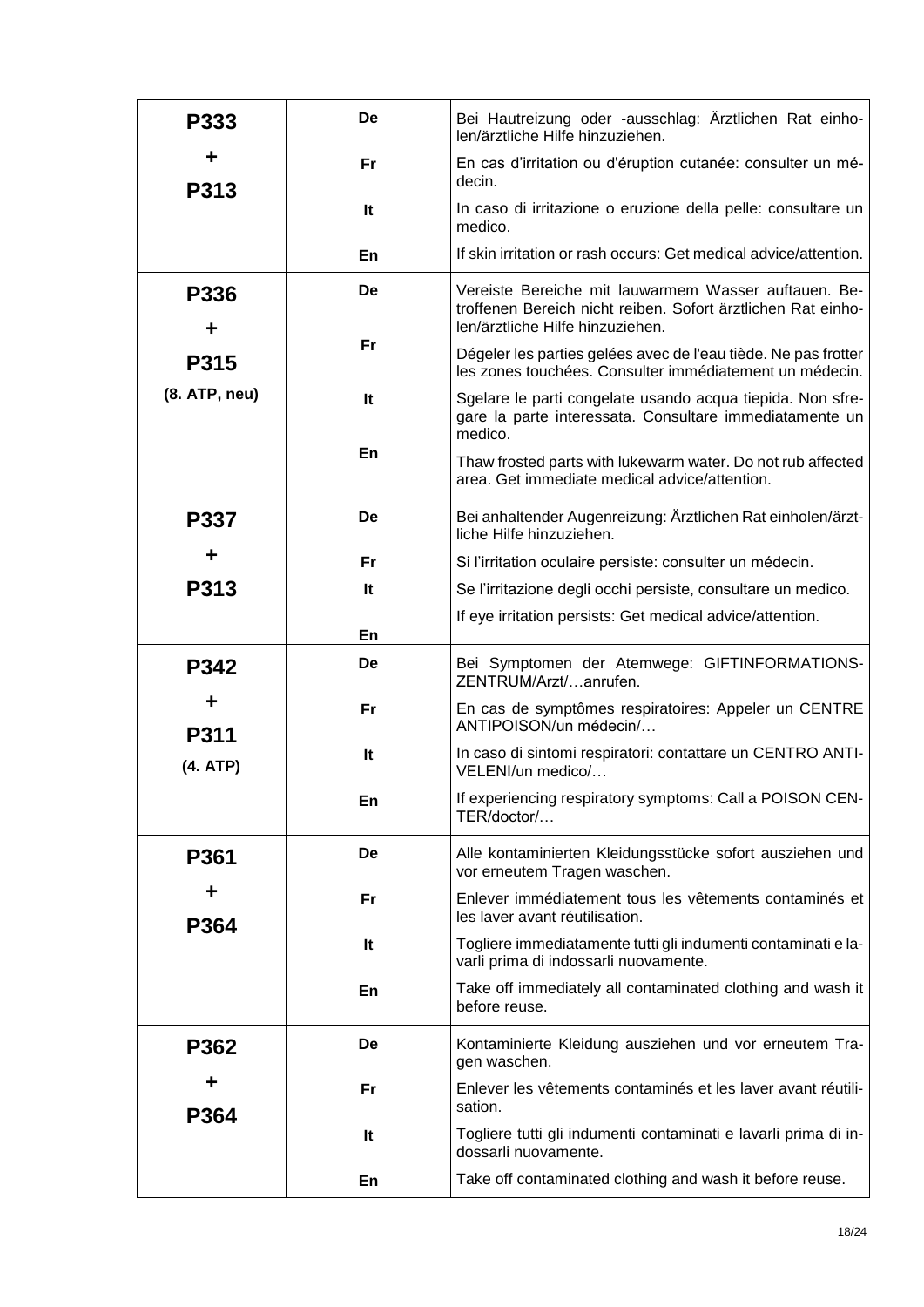| <b>P370</b>             | De  | Bei Brand: Undichtigkeit beseitigen, wenn gefahrlos mög-<br>lich.                                                                                            |  |
|-------------------------|-----|--------------------------------------------------------------------------------------------------------------------------------------------------------------|--|
| ╋<br><b>P376</b>        | Fr  | En cas d'incendie: obturer la fuite si cela peut se faire sans<br>danger.                                                                                    |  |
|                         | lt. | In caso di incendio: bloccare la perdita se non c'è pericolo.                                                                                                |  |
|                         | En  | In case of fire: Stop leak if safe to do so.                                                                                                                 |  |
| <b>P370</b>             | De  | Bei Brand:  zum Löschen verwenden.                                                                                                                           |  |
| ÷                       | Fr  | En cas d'incendie: Utiliser pour l'extinction.                                                                                                               |  |
|                         | lt. | In caso d'incendio: utilizzareper estinguere.                                                                                                                |  |
| P378                    | En  | In case of fire: Use to extinguish.                                                                                                                          |  |
| (4. ATP)                |     |                                                                                                                                                              |  |
| <b>P301</b>             | De  | BEI VERSCHLUCKEN: Mund ausspülen. KEIN Erbrechen<br>herbeiführen.                                                                                            |  |
| + P330<br>+ P331        | Fr  | EN CAS D'INGESTION: Rincer la bouche. NE PAS faire vo-<br>mir.                                                                                               |  |
|                         | It  | IN CASO DI INGESTIONE: sciacquare la bocca. NON pro-<br>vocare il vomito.                                                                                    |  |
|                         | En  | IF SWALLOWED: Rinse mouth. Do NOT induce vomiting.                                                                                                           |  |
| P302<br>+ P335          | De  | BEI BERÜHRUNG MIT DER HAUT: Lose Partikel von der<br>Haut abbürsten. In kaltes Wasser tauchen [oder nassen<br>Verband anlegen].                              |  |
| + P334<br>(8. ATP, neu) | Fr  | EN CAS DE CONTACT AVEC LA PEAU: Enlever avec pré-<br>caution les particules déposées sur la peau. Rincer à l'eau<br>fraîche [ou poser une compresse humide]. |  |
|                         | It  | IN CASO DI CONTATTO CON LA PELLE: rimuovere le par-<br>ticelle depositate sulla pelle. Immergere in acqua fredda [o<br>avvolgere con un bendaggio umido].    |  |
|                         | En  | IF ON SKIN: Immerse in cool water [or wrap in wet band-<br>ages].                                                                                            |  |
| P303<br>+ P361          | De  | BEI BERÜHRUNG MIT DER HAUT (oder dem Haar): Alle<br>kontaminierten Kleidungsstücke sofort ausziehen. Haut mit<br>Wasser abwaschen/duschen.                   |  |
| + P353                  | Fr  | EN CAS DE CONTACT AVEC LA PEAU (ou les cheveux):<br>Enlever immédiatement tous les vêtements contaminés.<br>Rincer la peau à l'eau/Se doucher.               |  |
|                         | It  | IN CASO DI CONTATTO CON LA PELLE (o con i capelli):<br>togliere immediatamente tutti gli indumenti contaminati. Sci-<br>acquare la pelle/fare una doccia.    |  |
|                         | En  | IF ON SKIN (or hair): Take off immediately all contaminated<br>clothing. Rinse skin with water/shower.                                                       |  |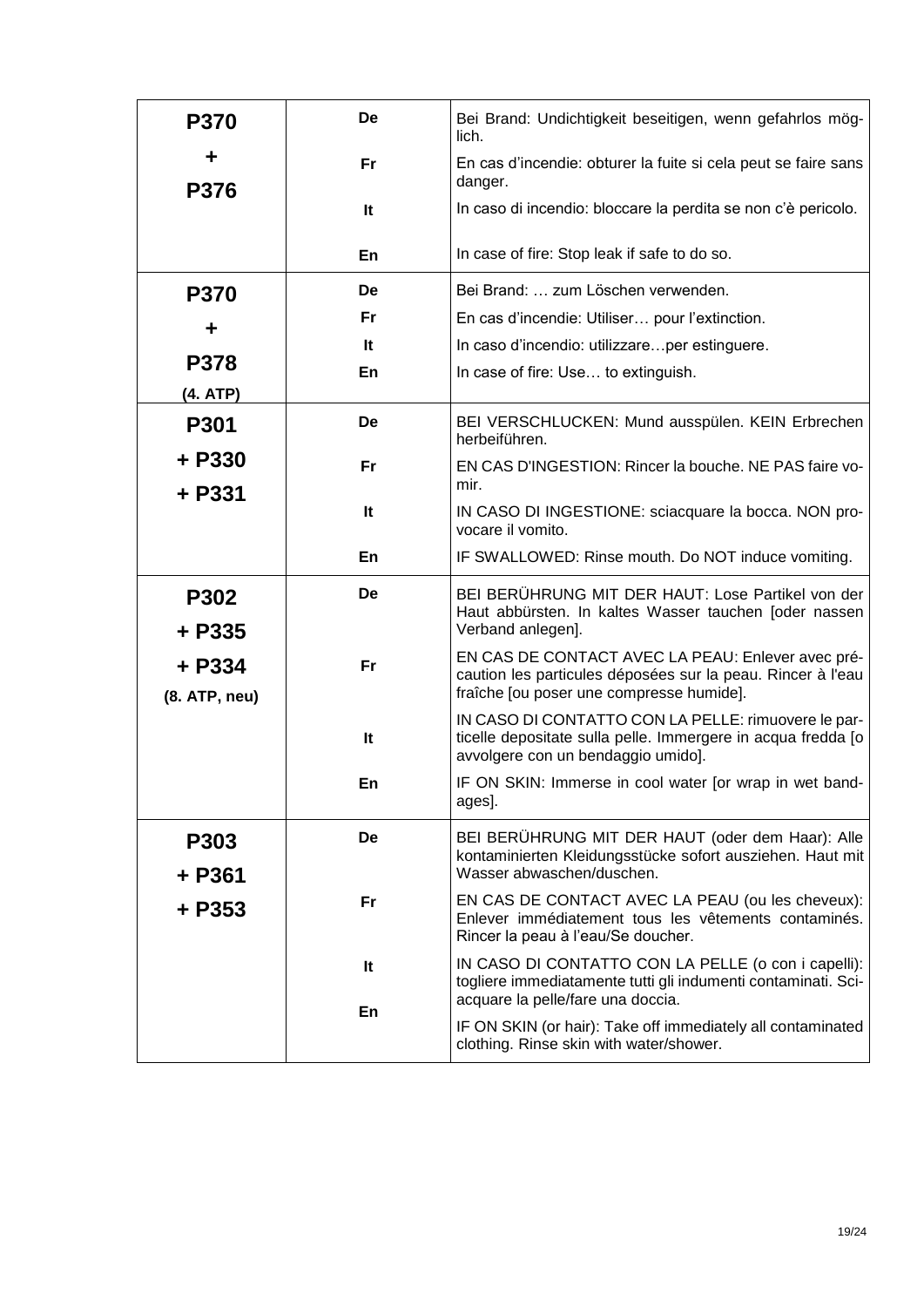| P305<br>+ P351          | De | BEI KONTAKT MIT DEN AUGEN: Einige Minuten lang be-<br>hutsam mit Wasser ausspülen. Eventuell vorhandene Kon-<br>taktlinsen nach Möglichkeit entfernen. Weiter ausspülen.                                                          |  |
|-------------------------|----|-----------------------------------------------------------------------------------------------------------------------------------------------------------------------------------------------------------------------------------|--|
| + P338                  | Fr | EN CAS DE CONTACT AVEC LES YEUX: rincer avec pré-<br>caution à l'eau pendant plusieurs minutes. Enlever les len-<br>tilles de contact si la victime en porte et si elles peuvent être<br>facilement enlevées. Continuer à rincer. |  |
|                         | It | IN CASO DI CONTATTO CON GLI OCCHI: sciacquare ac-<br>curatamente per parecchi minuti. Togliere le eventuali lenti<br>a contatto se è agevole farlo. Continuare a sciacquare.                                                      |  |
|                         | En | IF IN EYES: Rinse cautiously with water for several minutes.<br>Remove contact lenses, if present and easy to do. Continue<br>rinsing.                                                                                            |  |
| <b>P370</b>             | De | Bei Brand: Umgebung räumen. Wegen Explosionsgefahr<br>Brand aus der Entfernung bekämpfen.                                                                                                                                         |  |
| + P380<br>+ P375        | Fr | En cas d'incendie: évacuer la zone. Combattre l'incendie à<br>distance à cause du risque d'explosion.                                                                                                                             |  |
|                         | It | In caso di incendio: evacuare la zona. Rischio di esplosione.<br>Utilizzare i mezzi estinguenti a grande distanza.                                                                                                                |  |
|                         | En | In case of fire: Evacuate area. Fight fire remotely due to the<br>risk of explosion.                                                                                                                                              |  |
| P371<br>+ P380          | De | Bei Großbrand und großen Mengen: Umgebung räumen.<br>Wegen Explosionsgefahr Brand aus der Entfernung be-<br>kämpfen.                                                                                                              |  |
| + P375                  | Fr | En cas d'incendie important et s'il s'agit de grandes quanti-<br>tés: évacuer la zone. Combattre l'incendie à distance à<br>cause du risque d'explosion.                                                                          |  |
|                         | It | In caso di incendio grave e di grandi quantità: evacuare la<br>zona. Rischio di esplosione. Utilizzare i mezzi estinguenti a<br>grande distanza.                                                                                  |  |
|                         | En | In case of major fire and large quantities: Evacuate area.<br>Fight fire remotely due to the risk of explosion.                                                                                                                   |  |
| <b>P370</b><br>+ P372   | De | Bei Brand: Explosionsgefahr. Umgebung räumen. KEINE<br>Brandbekämpfung, wenn das Feuer explosive Stoffe/Gemi-<br>sche/Erzeugnisse erreicht.                                                                                       |  |
| + P380                  | Fr | En cas d'incendie: Risque d'explosion. Évacuer la zone. NE<br>PAS combattre l'incendie lorsque le feu atteint les explosifs.                                                                                                      |  |
| + P373<br>(8. ATP, neu) | It | Rischio di esplosione in caso di incendio. Evacuare la zona.<br>NON utilizzare mezzi estinguenti se l'incendio raggiunge<br>materiali esplosivi. LV Ugunsgrēka gadījumā: Eksplozijas<br>risks. Evakuēt zonu. NECENSTIES           |  |
|                         | En | In case of fire: Explosion risk. Evacuate area. DO NOT fight<br>fire when fire reaches explosives.                                                                                                                                |  |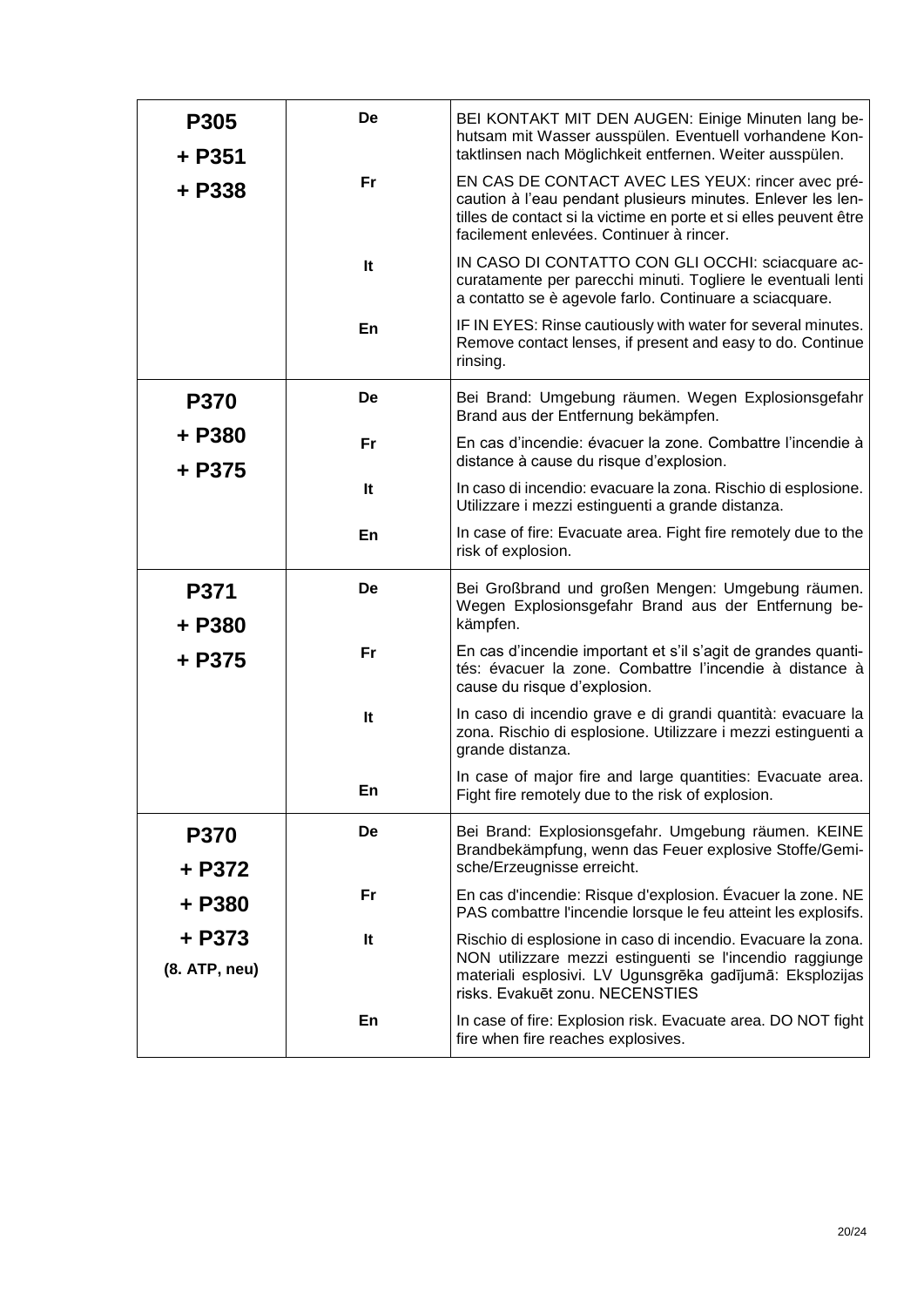| <b>P370</b><br>+ P380 | De. | Bei Brand: Umgebung räumen. Wegen Explosionsgefahr<br>Brand aus der Entfernung bekämpfen. [ zum Löschen<br>verwenden.                     |
|-----------------------|-----|-------------------------------------------------------------------------------------------------------------------------------------------|
| + P375<br>+ [378]     | Fr. | En cas d'incendie: Évacuer la zone. Combattre l'incendie à<br>distance à cause du risque d'explosion. [Utiliser  pour l'ex-<br>tinction]. |
| (8. ATP, neu)         | It  | In caso di incendio: evacuare la zona. Rischio di esplosione.<br>Utilizzare i mezzi estinguenti a grande distanza. [Estinguere<br>$con$ . |
|                       | En  | In case of fire: Evacuate area. Fight fire remotely due to the<br>risk of explosion. [Use  to extinguish].                                |

| $\mathbf{r}$ recadulumary statements — otorage |           |                                              |  |
|------------------------------------------------|-----------|----------------------------------------------|--|
| P401                                           | De        | Aufbewahren gemäß                            |  |
| (8. ATP)                                       | <b>Fr</b> | Stocker conformément à                       |  |
|                                                | It        | Conservare secondo                           |  |
|                                                | En        | Store in accordance with                     |  |
| <b>P402</b>                                    | De        | An einem trockenen Ort aufbewahren.          |  |
|                                                | Fr        | Stocker dans un endroit sec.                 |  |
|                                                | It        | Conservare in luogo asciutto.                |  |
|                                                | En        | Store in a dry place.                        |  |
| P403                                           | De        | An einem gut belüfteten Ort aufbewahren.     |  |
|                                                | Fr        | Stocker dans un endroit bien ventilé.        |  |
|                                                | It        | Conservare in luogo ben ventilato.           |  |
|                                                | En        | Store in a well-ventilated place.            |  |
| P404                                           | De        | In einem geschlossenen Behälter aufbewahren. |  |
|                                                | <b>Fr</b> | Stocker dans un récipient fermé.             |  |
|                                                | lt.       | Conservare in un recipiente chiuso.          |  |
|                                                | En        | Store in a closed container.                 |  |
| P405                                           | De        | Unter Verschluss aufbewahren.                |  |
|                                                | Fr        | Garder sous clef.                            |  |
|                                                | It        | Conservare sotto chiave.                     |  |
|                                                | En        | Store locked up.                             |  |

## **Table 1.4 Precautionary statements — Storage**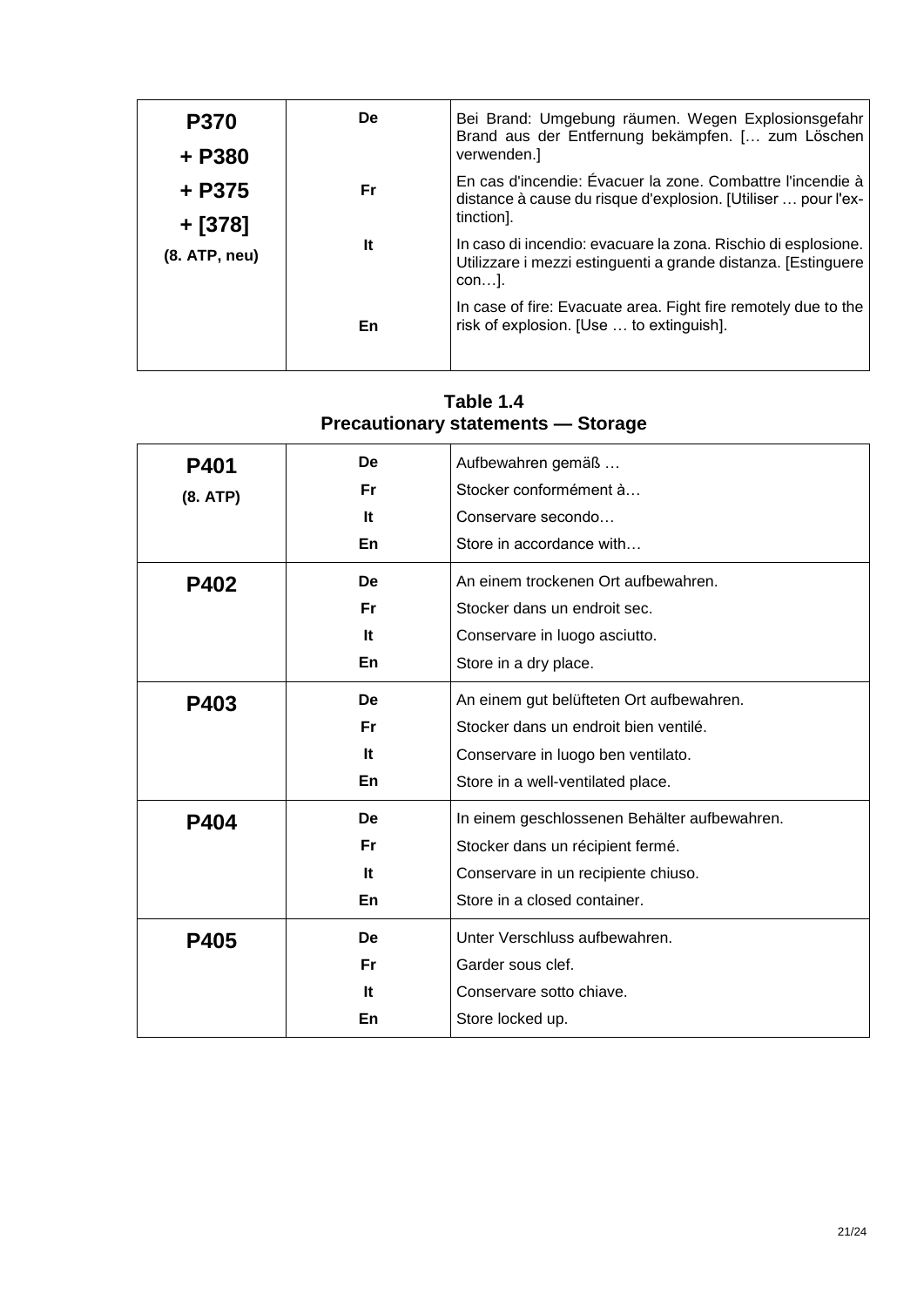| <b>P406</b>                                            | De | In korrosionsbeständigem/ Behälter mit korrosionsbe-<br>ständiger Innenauskleidung aufbewahren.         |  |
|--------------------------------------------------------|----|---------------------------------------------------------------------------------------------------------|--|
| (8. ATP)                                               | Fr | Stocker dans un récipient résistant à la corrosion/ avec<br>doublure intérieure.                        |  |
|                                                        | It | Conservare in recipiente resistente alla corrosione/ prov-<br>visto di rivestimento interno resistente. |  |
|                                                        | En | Store in a corrosion resistant/ container with a resistant<br>inner liner.                              |  |
| <b>P407</b>                                            | De | Luftspalt zwischen Stapeln oder Paletten lassen.                                                        |  |
| (8. ATP)                                               | Fr | Maintenir un intervalle d'air entre les piles ou les palettes.                                          |  |
|                                                        | It | Mantenere uno spazio libero tra gli scaffali o i pallet.                                                |  |
|                                                        | En | Maintain air gap between stacks or pallets.                                                             |  |
| P410                                                   | De | Vor Sonnenbestrahlung schützen.                                                                         |  |
|                                                        | Fr | Protéger du rayonnement solaire.                                                                        |  |
|                                                        | It | Proteggere dai raggi solari.                                                                            |  |
|                                                        | En | Protect from sunlight.                                                                                  |  |
| P411                                                   | De | Bei Temperaturen nicht über  °C/°F aufbewahren.                                                         |  |
| Berichtigung der<br>deutschen Version<br>vom 10.4.2015 | Fr | Stocker à une température ne dépassant pas  °C/ °F.                                                     |  |
|                                                        | It | Conservare a temperature non superiori a  °C/°F.                                                        |  |
|                                                        | En | Store at temperatures not exceeding  °C/°F.                                                             |  |
| P412                                                   | De | Nicht Temperaturen über 50 °C / 122 °F aussetzen                                                        |  |
| Berichtigung der<br>deutschen Version                  | Fr | Ne pas exposer à une température supérieure à 50 °C/122<br>$\circ$ F.                                   |  |
| vom 10.4.2015                                          | It | Non esporre a temperature superiori a 50 °C/122°F.                                                      |  |
|                                                        | En | Do not expose to temperatures exceeding 50 °C/122°F.                                                    |  |
| P413                                                   | De | Schüttgut in Mengen von mehr als  kg /  lbs bei Tempe-<br>raturen nicht über  °C/°F aufbewahren.        |  |
| Berichtigung der<br>deutschen Version<br>vom 10.4.2015 | Fr | Stocker les quantités en vrac de plus de  kg/ Ib à une<br>température ne dépassant pas  °C/ °F.         |  |
|                                                        | It | Conservare le rinfuse di peso superiore a kg/lb a tem-<br>perature non superiori a  °C/°F.              |  |
|                                                        | En | Store bulk masses greater than  kg/ lbs at temperatures<br>not exceeding  °C/°F.                        |  |
| <b>P420</b>                                            | De | Getrennt aufbewahren.                                                                                   |  |
| (8. ATP)                                               | Fr | Stocker séparément.                                                                                     |  |
|                                                        | It | Conservare separatamente.                                                                               |  |
|                                                        | En | Store separately.                                                                                       |  |
|                                                        |    |                                                                                                         |  |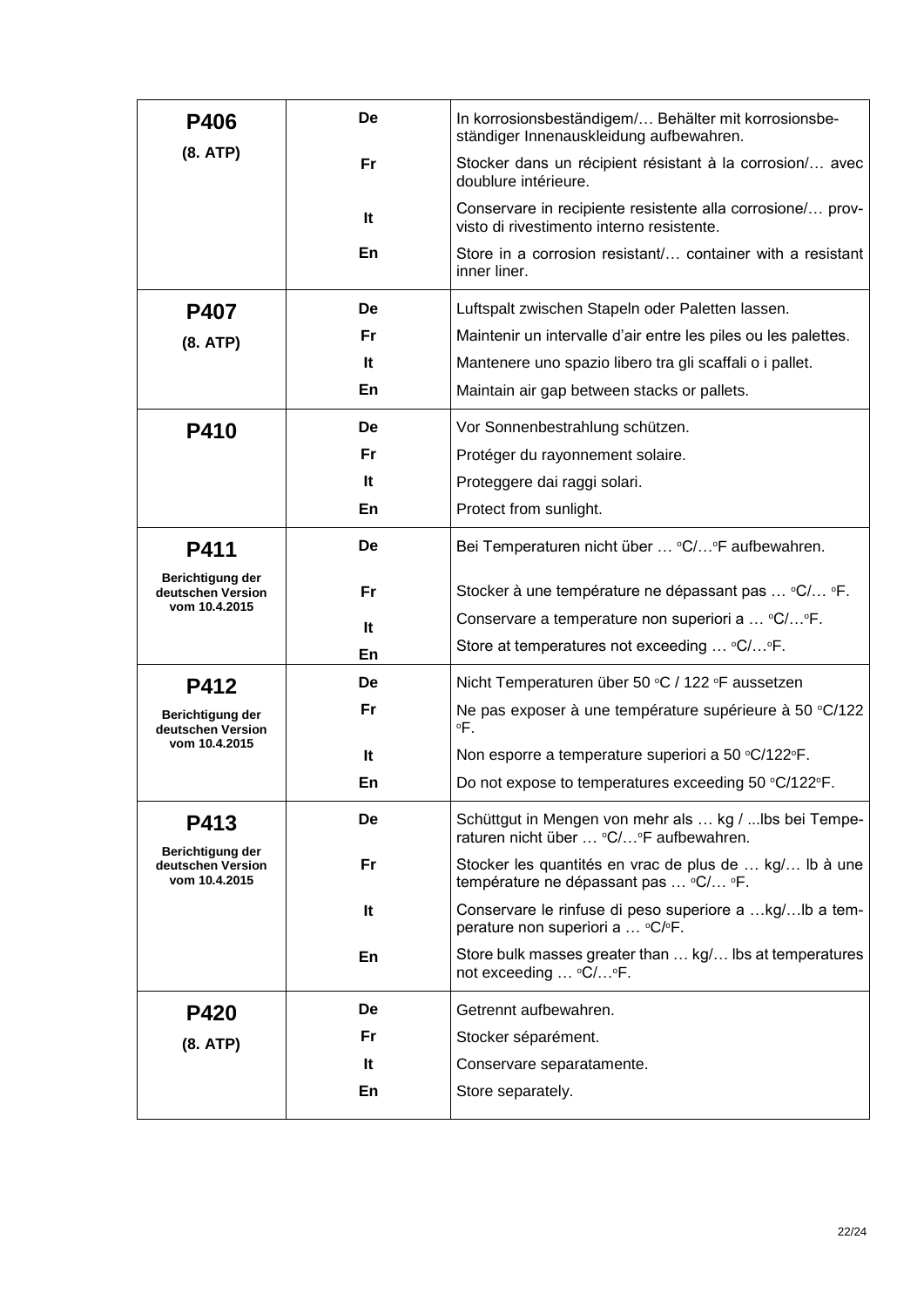| <b>P422</b>                           | De        | Inhalt in/unter  aufbewahren                                                                    |  |
|---------------------------------------|-----------|-------------------------------------------------------------------------------------------------|--|
|                                       | Fr        | Stocker le contenu sous                                                                         |  |
|                                       | It        | Conservare sotto                                                                                |  |
|                                       | En        | Store contents under                                                                            |  |
| <b>P402</b>                           | De        | An einem trockenen Ort aufbewahren. In einem geschlos-<br>senen Behälter aufbewahren.           |  |
| ÷<br>P404                             | <b>Fr</b> | Stocker dans un endroit sec. Stocker dans un récipient<br>fermé.                                |  |
| Berichtigung der                      | It        | Conservare in luogo asciutto e in recipiente chiuso.                                            |  |
| deutschen Version<br>vom 10.4.2015    | En        | Store in a dry place. Store in a closed container.                                              |  |
| P403                                  | De        | An einem gut belüfteten Ort aufbewahren. Behälter dicht<br>verschlossen halten.                 |  |
| P233                                  | Fr        | Stocker dans un endroit bien ventilé. Maintenir le récipient<br>fermé de manière étanche.       |  |
| Berichtigung der                      | It        | Tenere il recipiente ben chiuso e in luogo ben ventilato.                                       |  |
| deutschen Version<br>vom 10.4.2015    | En        | Store in a well-ventilated place. Keep container tightly clo-<br>sed.                           |  |
| P403                                  | De        | An einem gut belüfteten Ort aufbewahren. Kühl halten.                                           |  |
| ÷                                     | Fr        | Stocker dans un endroit bien ventilé. Tenir au frais.                                           |  |
| P <sub>235</sub>                      | It        | Conservare in luogo fresco e ben ventilato.                                                     |  |
|                                       | En        | Store in a well-ventilated place. Keep cool.                                                    |  |
| P410                                  | De        | Vor Sonnenbestrahlung schützen. An einem gut belüfteten<br>Ort aufbewahren.                     |  |
| ÷<br>P403                             | <b>Fr</b> | Protéger du rayonnement solaire. Stocker dans un endroit<br>bien ventilé.                       |  |
| Berichtigung der<br>deutschen Version | It        | Proteggere dai raggi solari. Conservare in luogo ben venti-<br>lato.                            |  |
| vom 10.4.2015                         | En        | Protect from sunlight. Store in a well-ventilated place.                                        |  |
| <b>P410</b>                           | De        | Vor Sonnenbestrahlung schützen und nicht Temperaturen<br>über 50 °C/122 °F aussetzen.           |  |
| P412                                  | <b>Fr</b> | Protéger du rayonnement solaire. Ne pas exposer à une<br>température supérieure à 50 °C/122 °F. |  |
| Berichtigung der<br>deutschen Version | It        | Proteggere dai raggi solari. Non esporre a temperature su-<br>periori a 50 °C/122°F.            |  |
| vom 10.4.2015                         | En        | Protect from sunlight. Do no expose to temperatures ex-<br>ceeding 50 °C/122°F.                 |  |